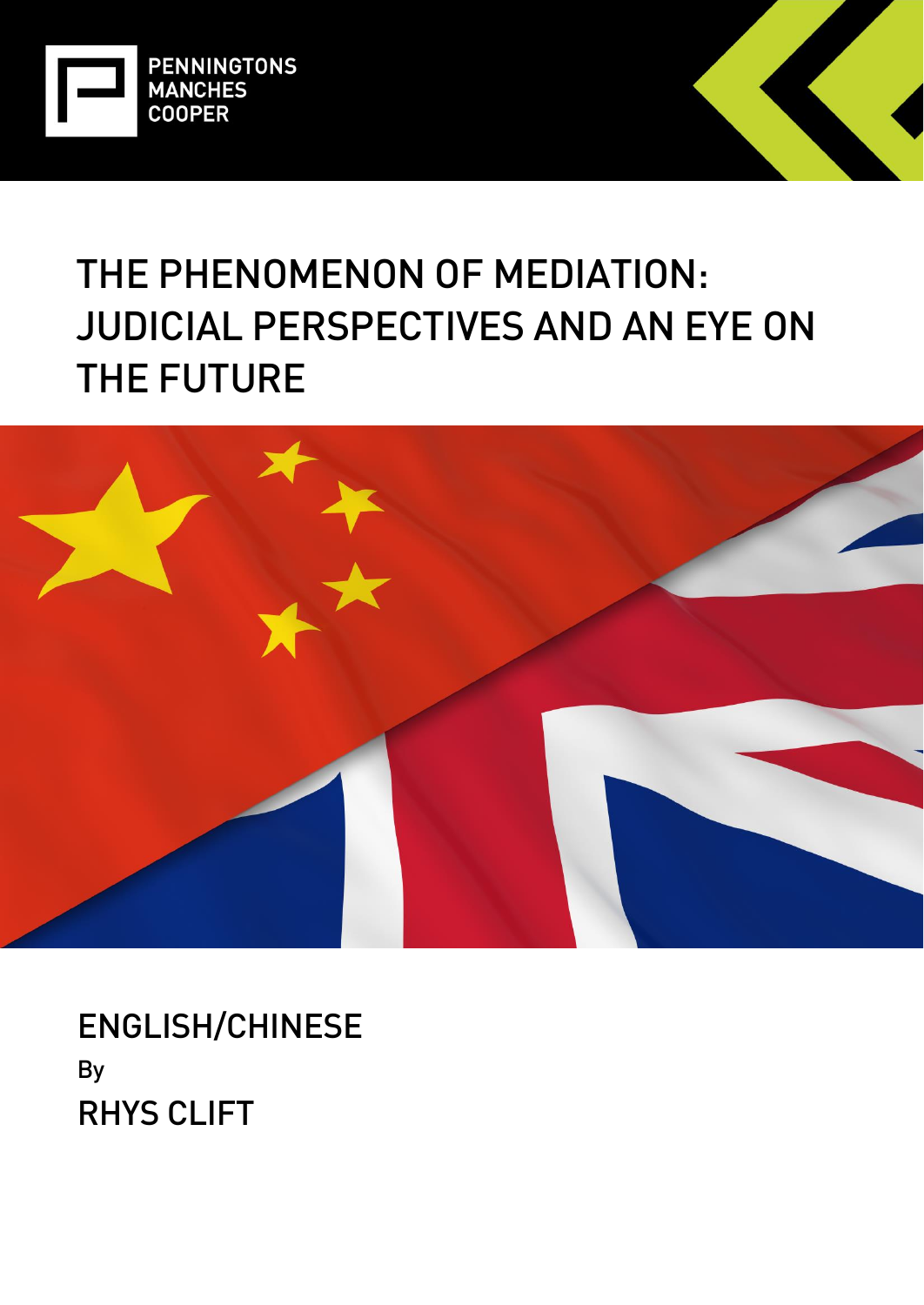



# **PREFACE**

How disputes are solved obviously lies right at the very heart of Dispute Resolution. Almost all cases carry a settlement imperative, at the right time, on the right terms, if that can be achieved. Alternative Dispute Resolution (ADR), and mediation in particular, has assumed an ever-increasing importance in Dispute Resolution, hence this paper.

It is more than 20 years since the new Civil Procedure Rules were implemented in 1999, following the recommendations of Lord Woolf. This projected mediation to centre stage in the administration of justice in England and Wales.

It is more than ten years since the European Mediation Directive was passed by the European Union (in 2008) to be implemented by the summer of 2011.

In 2014 the European Parliament issued a report assessing the impact of the Mediation Directive and proposing measures to increase the numbers of mediations in the European Union, of which the UK was then a Member State.

In October 2017, the Civil Justice Council in the UK issued an interim report entitled *ADR and Civil Justice* with the objective of reviewing the ways in which ADR is encouraged and positioned within civil justice in England and Wales to identify ways to encourage the use of ADR, including mediation. The final report was issued by the Civil Justice Council in 2018 and makes an illuminating read. The report concludes, when reviewing the types of ADR available, that mediation "*is the principal process for us to consider, operating in the direct shadow of the civil courts. Almost all of the Court decisions about ADR have been about mediation. Mediation is flexible, massively successful and consistently surprises professionals and parties alike in its ability to achieve settlements where the parties appear implacably opposed.*"

During this period, Dispute Resolution in England and Wales, and mediation in particular, has undergone significant evolutionary change. One example is the development of Early Intervention in 2015. However, there has been yet further huge change by the adoption of Visual ODR, mediation or early intervention online, not solely by text but by live meetings on software platforms such as Zoom, Microsoft Teams and Skype for Business, substantially replicating the original processes but in a radical new manner .This is one of the most noticeable and significant impacts of the COVID-19 pandemic in Dispute Resolution, commencing in the spring of 2020. (Likewise, the English Courts and, most especially for present purposes, the Business Courts (including the Commercial Court) have rapidly adapted to providing justice online). This is extraordinary, rapid change and much of it is likely to be permanent.

The UK finally left the European Union on the expiry of the transition period on 31 December 2020. There may well be significant changes to the trade relationships of the UK and in English commercial Dispute Resolution practice as a result.

This is, therefore, a convenient point to assess the use and development of mediation and the materials published for the guidance of users. This is not legal advice for any particular case. Separate legal advice should always be obtained in any particular matter.

Some uncertainly seems to prevail, even now, about what ADR (Alternative Dispute Resolution) is, how the different types of ADR can be compared, and how they respectively interact with one another (if they do), with litigation, and with arbitration. To explain these concepts in the clearest visual way we published *ADR, Mediation, Facilitative Mediation and Early Intervention in the era of COVID-19: a Topological Diagram of Dispute Resolution* in October 2020 [link at Penningtons or on Linkedin?]. This is the companion piece abstracted from a new paper entitled "*The Impact of COVID-19, Facilitative Mediation, Early Intervention, and the new Visual Online Dispute Resolution",* which is to be published formally shortly*.* 

This is the latest paper in a planned sequence written by the writer as part of a major project commenced about 20 years ago with an *At a Glance Guide on Mediation* (2001/2) (as co-author), when the process was in its infancy. That was followed

**Penningtons Manches Cooper Incorporating Thomas Cooper** 

www.penningtonslaw.com

LONDON . BASINGSTOKE . BIRMINGHAM . CAMBRIDGE . GUILDFORD . OXFORD . READING **MADRID · PARIS · PIRAEUS · SINGAPORE**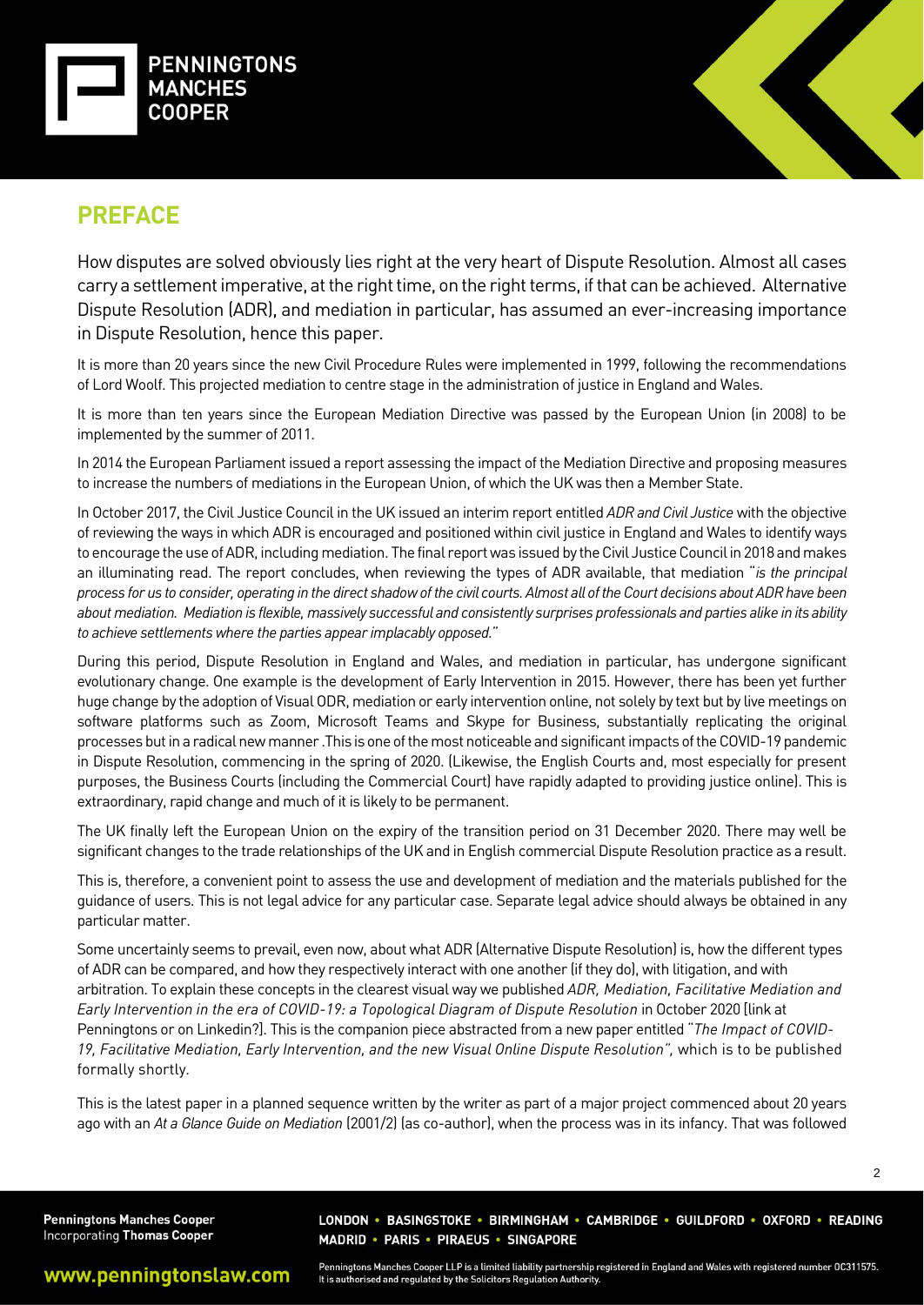

by *Mediation FAQs* in 12 languages (2004/5) and thereafter a series of main papers. These were published at intervals of about five or six years as the process evolved and as ADR, but most especially facilitative mediation, moved to the centre of Dispute Resolution, where it now sits at the centre of orthodox legal thinking and practice, at the heart of justice in England and Wales.

The English language may now be enormously widespread. It may be the lingua franca of business. But the ability to convey information in the mother tongue of clients, friends and contacts is one of the great courtesies of business and social engagement, even if this can only be offered as a "free"" translation, and thus for guidance only, the core text remaining in English.

China and the Chinese language have become globally ever more important over the last 20 or 30 years. Trade between China and the UK has grown substantially in that period. In the light of all these changes, we are now therefore publishing here one of the main articles referred to in the above sequence: *The Phenomenon of Mediation, Judicial Perspectives and an Eye on the Future*. This article was first published in the *Journal of International Maritime Law* in 2010. The publication here, however, contains both the original English text and, given the importance of the language, a "*free*" translation into Chinese. This is also published now to mark the advent of the Chinese New Year on 12 February, 2021 (the year of the Ox).

The Chinese text is provided for illustration only. If there is any inconsistency between the English and the Chinese text, then obviously the English text is the text to which one should refer. Again, this publication is not in the nature of legal advice for use in any particular matter. If legal guidance is needed by any reader for any particular matter, separate legal advice should be obtained.

The enclosed paper is deliberately short and concise, in order that the reader can readily absorb some of the core information on mediation, principally facilitative mediation. Although the original paper was published in 2010, it was deliberately drafted to contain a substantial amount of generic content, much of which remains valid today. This paper is also available in French and Italian (Spanish is to follow). The intention is, for example, that multiple parties, perhaps engaged in the same dispute, should be able to read the same concepts, but each expressed in their own language, in "free" translation format as a guide to the English text.

It is always important that those involved in legal disputes (whether domestic disputes, disputes of a personal character or complex international commercial disputes) should understand the procedures by which those disputes are resolved. In order to play it is essential to understand the rules of the game; mediation is no exception. This paper together with the "*free*" translation into Chinese<sup>1</sup> , as well as the Topological Diagram and the COVID -19 Impact paper, when published, are intended to facilitate such an understanding.

The writer was accredited as a mediator by CEDR in 1998.

February, 2021 Copyright Rhys Clift 2010, 2021.

**Penningtons Manches Cooper Incorporating Thomas Cooper** 

www.penningtonslaw.com

LONDON . BASINGSTOKE . BIRMINGHAM . CAMBRIDGE . GUILDFORD . OXFORD . READING **MADRID · PARIS · PIRAEUS · SINGAPORE** 

 <sup>1</sup> I should like to thank Samuel C. Ding, Dihuang Song and Justin Cheuk for their assistance in the creation of the free translation into Chinese.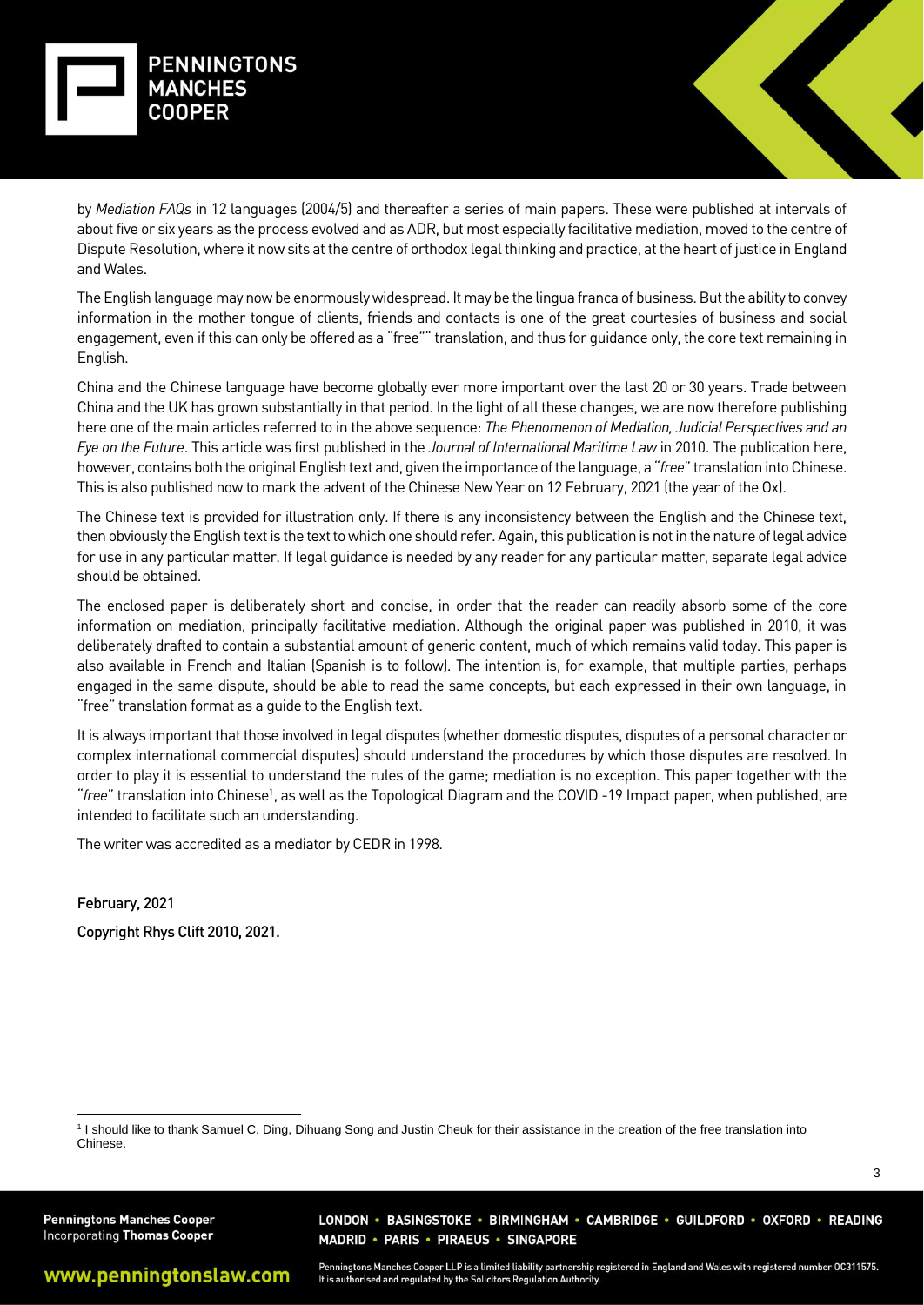



# **CONTENTS**

| <b>Document</b>                                                                                           | Page      |
|-----------------------------------------------------------------------------------------------------------|-----------|
| The Phenomenon of Mediation; Judicial Perspectives and an Eye on the<br>Future                            | $5 - 14$  |
| The Phenomenon of Mediation; Judicial Perspectives and an Eye on the<br>Future (translation into Chinese) | $15 - 25$ |
| Appendix - About the Author                                                                               | 26        |

**Penningtons Manches Cooper**<br>Incorporating Thomas Cooper

www.penningtonslaw.com

LONDON · BASINGSTOKE · BIRMINGHAM · CAMBRIDGE · GUILDFORD · OXFORD · READING **MADRID · PARIS · PIRAEUS · SINGAPORE** 

4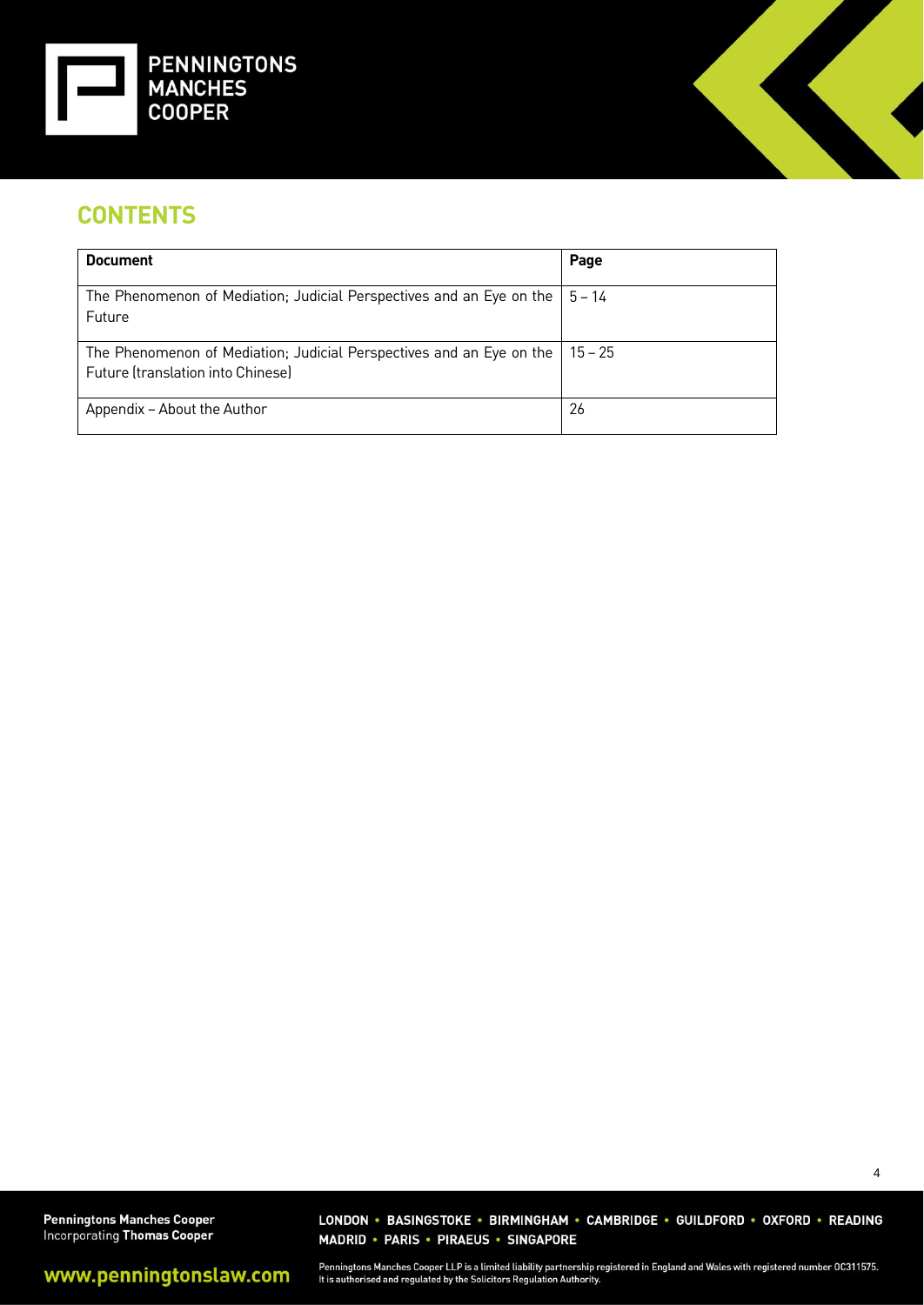



# **THE PHENOMENON OF MEDIATION: JUDICIAL PERSPECTIVES AND AN EYE ON THE FUTURE<sup>2</sup>**

Rhys Clift MCIArb, London<sup>3</sup>

### **INTRODUCTION**

The `Review of Civil Litigation Costs: Final Report' by Sir Rupert Jackson was published on 14 January 20104. It contains yet further support for Alternative Dispute Resolution (ADR), and mediation in particular. Prompted by the publication of the Final Report, this article sets out some points about mediation, its function, its place in civil justice, the likely effect of the European Mediation Directive, the role of mediation in the maritime field and, in particular, expresses a short note of concern about how mediation might develop. The author does not purport to cover the entire ground but touches upon a few selected areas and in particular focuses on certain views expressed, prior to the Final Report, by senior members of the judiciary in support of the wider use of mediation. Mediation is something of a global phenomenon, as a short glimpse on the internet alone will attest; but this article is primarily concerned with the picture in England and Wales. Mediation is in many ways a remarkable process; vigorous, dynamic and effective. Its wider use is to be encouraged; its development should be handled with care.

### **DISPUTES: THE CASE FOR SETTLEMENT**

Historically, disputes were resolved in trial by battle; one lived, one died. Litigation and arbitration were developed as a fine set of rules to allow parties to obtain an adjudication to resolve legal disputes, even quite ferocious disputes, in a disciplined and effective manner without the need for bloodshed. But again, the idea is that there is a decision, and generally a winner(s) and a loser(s).

However, the vast majority of cases settle, generally by negotiation, leaving a small minority where settlement is truly impossible or where settlement is inappropriate, for example test cases to set a precedent or cases where publicity is both necessary and desirable. Both are relatively rare.

In March 2008 Lord Phillips, now President of the Supreme Court, expressed this view:

...*It is madness to incur the considerable expense of litigation [...] without making a determined attempt to reach an amicable settlement. The idea that there is only one just result of every dispute, which only the Court can deliver is, I believe, illusory*... 5

**Penningtons Manches Cooper Incorporating Thomas Cooper** 

www.penningtonslaw.com

 <sup>2</sup> This article was first published in the Journal of International Maritime Law at (2009) 15 JML 5008.

<sup>&</sup>lt;sup>3</sup> Rhys Clift is a solicitor and commercial mediator. He has lectured widely on dispute resolution and insurance in the UK, Scandinavia, Europe, the USA and South America. He was short-listed in the CEDR Awards for Excellence in ADR 2006 and 2008. His masterclass on mediation can be found on the website of the Chartered Insurance Institute at **www.cii.co.uk.** 

<sup>&</sup>lt;sup>4</sup> The Final Report can be found on the website Judiciary of England and Wales at www.judiciary.gov.uk. Following publication of the Final Report, the Senior Judiciary has considered its response. The Judicial Executive Board has agreed to support the recommendations of the Final Report and has established a Judicial Steering Group to lead judicial contributions to its implementation

<sup>5</sup> Lord Phillips of Worth Matravers, then Lord Chief Justice of England and Wales `Alternative Dispute Resolution, An English Viewpoint', India 29 March 2008.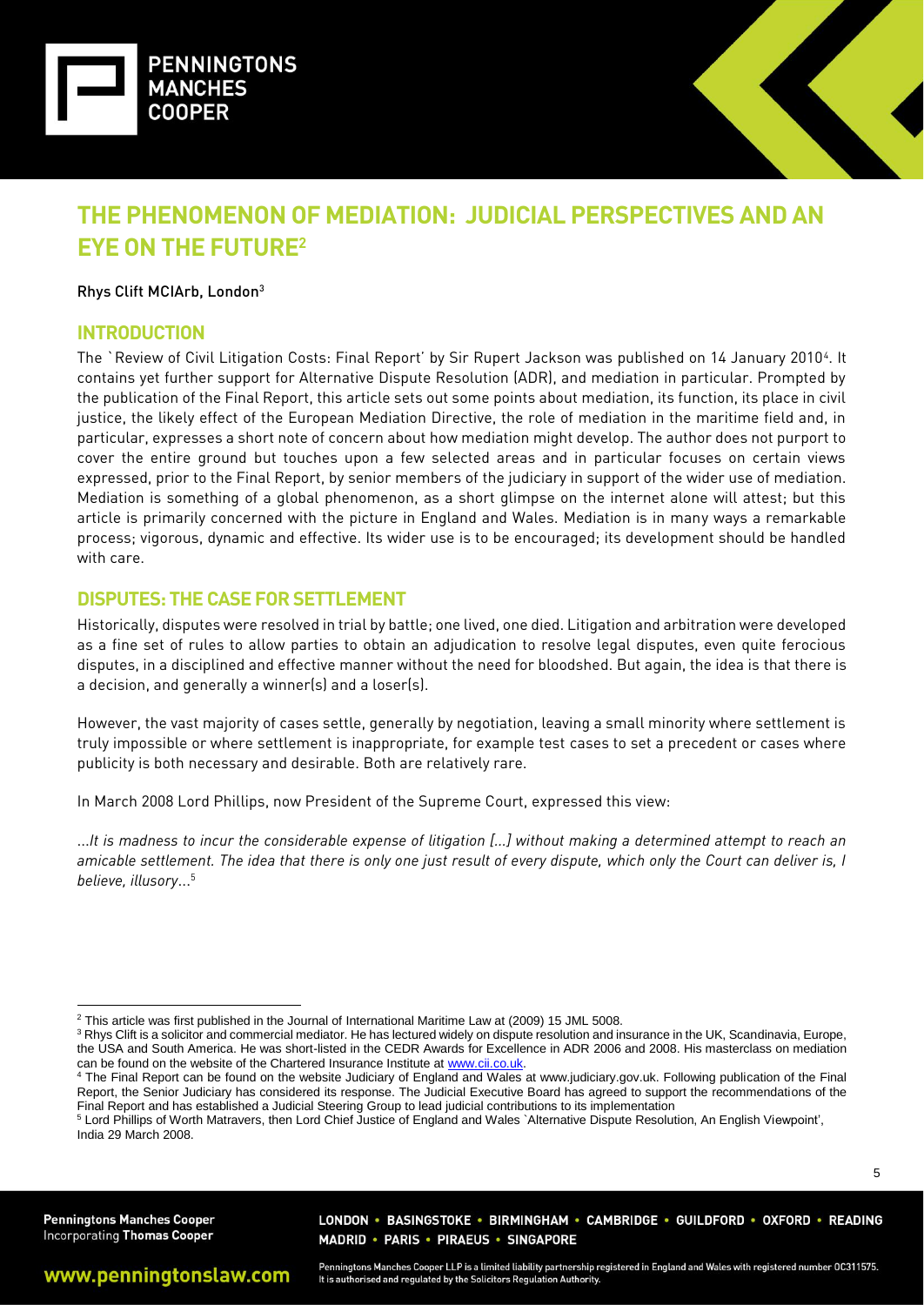



Life was ever thus. More recently in June 2009 Lord Clarke observed:

*A truth that our civil justice system has long recognised: that the vast majority of disputes settle before trial - the present figure of 98 per cent settlement rate mirrors that which was noted in the 1820s by the Common Law*  Commissioners [...] only a madman does not want to settle<sup>6</sup>.

I will touch on some of the reasons in a moment, but plainly effective new procedures that facilitate settlement must be welcomed. And although this is a matter of fine judgment in each case, this must be so especially if they facilitate earlier settlement, for example before incurring the costs of disclosure, witness statements, experts' reports and trial. Indeed the case for early settlement, with most `routine' disputes (as distinct from, say, the most complex civil fraud cases) is even more compelling with the advent of E Disclosure with the inevitable additional delay, cost and technical difficulty this must entail.

The effective management of litigation and arbitration requires considerable skill. It may be necessary, even essential, to go through some of the main procedural steps including, for instance, disclosure and exchange of witness statements and experts' reports, in order to put an individual case into the strongest position from which to negotiate, whether that negotiation is conducted in the usual way or through mediation. But a sharp focus on settlement on the `right terms' (whatever they may be) remains an imperative for almost all cases.

#### **WHAT, IN A NUTSHELL, IS MEDIATION?**

Mediation is a relatively new and highly effective means to settle commercial disputes, often more quickly and more cheaply than by normal litigation, arbitration and negotiation. Mediation has a long history in family and labour relations, it has featured in international diplomacy and particularly in the Far East.

There are essentially two types of mediation; facilitative and evaluative. In evaluative mediation (something of a minority sport) the mediator at some point may express a view to the parties about the strengths and weaknesses of their cases, or about what might be a fair and just resolution to their dispute. This will almost never happen in facilitative mediation (although mediation agreements often contain a liberty for the mediator to express such views, if all the parties so wish).

In facilitative mediation a neutral third party, a mediator, assists the parties to settle their disputes. It is a voluntary process of managed negotiation where the parties negotiate their own deal, but it has a timetable, a structure and dynamics which `simple' negotiation lacks. Mediators issue no judgments or awards. They control the process, not the result. Facilitative mediation is the dominant form of mediation used for the resolution of commercial disputes in England and Wales.

Mediation is a subset of ADR which includes for example adjudication (widely used in the construction industry) and early neutral evaluation. Mediation is probably the most widely used form of ADR. The mediator is the catalyst. The presence of, and the role played by the independent third party mediator is the key distinguishing feature of the process.

When mediation was in its infancy in the United Kingdom, about 20 years ago, and even 10 years ago, it attracted considerable scepticism. Some thought that it would probably, or inevitably result in a soft compromise or 50/50 split. In fact, in practice it is absolutely nothing like this. In mediation hard issues are often confronted and difficult

**Penningtons Manches Cooper Incorporating Thomas Cooper** 

www.penningtonslaw.com

LONDON · BASINGSTOKE · BIRMINGHAM · CAMBRIDGE · GUILDFORD · OXFORD · READING **MADRID · PARIS · PIRAEUS · SINGAPORE** 

 $6$  Lord Clarke of Stone-Cum-Ebony, Master of the Rolls: `Mediation ± An Integral Part of our Litigation Culture', Littleton Chambers Annual Mediation Evening, Gray's Inn, 8 June 2009.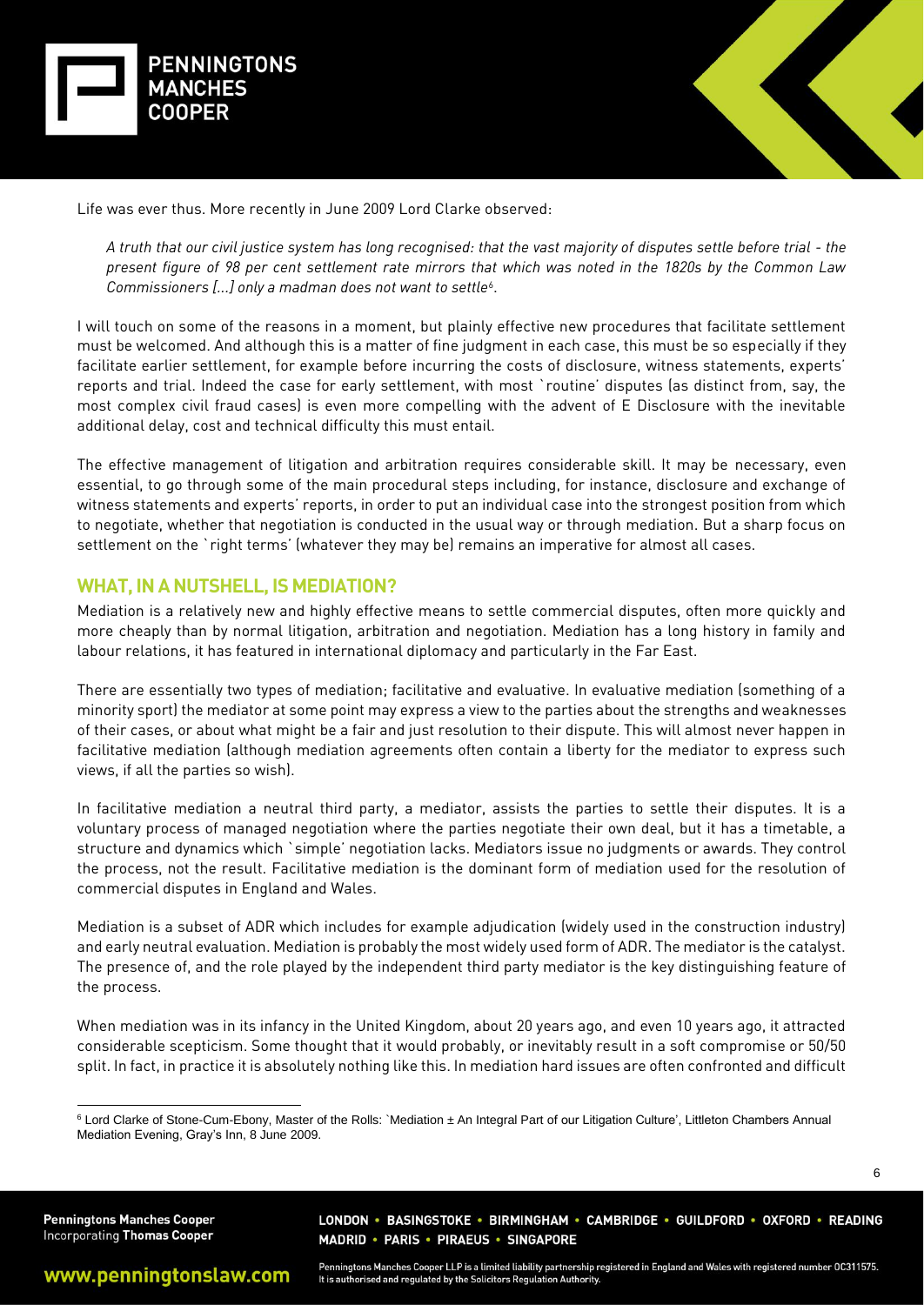

things are said. Mediation is even effective in resolving disputes involving allegations of fraud or dishonesty, where a soft compromise or 50/50 split may have no place. Significantly it can preserve not only the relationships between the parties in the dispute but the reputations of the individuals involved (which can be important in relation to maritime matters where there may be substantial `repeat business'). It is particularly effective at resolving multi-party disputes which can be so difficult to resolve by negotiation and where settlement discussions can (and do) break down on the whim of one party. Finally, and most particularly, mediation works; cases settle. The settlement rate is somewhere between 75 and 80 per cent, either on the day or shortly after.

### **WHAT IS THE POSITION OF MEDIATION IN CIVIL JUSTICE IN ENGLAND AND WALES?**

Arbitration and litigation proceedings in England and Wales are in many respects excellent; highly developed and refined, respected for honesty, thoroughness and intellectual rigour. And the legal process is arguably indispensable. In June 2009 Lord Clarke echoed the views of many senior jurists when he said:

*An effective Civil Justice System that is readily accessible to everyone is an absolutely essential element of any open, democratic society committed to the rule of law*. 7

No one would dispute this. However, and these are broad generalisations, the legal process has its deficiencies which can be remedied in suitable cases (and at a suitable time) by the use of mediation. Many of the shortcomings of litigation and arbitration apply equally wherever the legal process is conducted, whether in England and Wales or elsewhere under foreign systems of law.

What are these shortcomings? Without denigrating the processes one jot, litigation and arbitration can be, to put it a little bluntly, slow, costly, adversarial and risky; slow to achieve a final result (judgment or award), costly with the inevitable time and effort required (by lawyers, barristers, experts, witnesses and clients), adversarial by its very form and method, risky in the sense that there is (rarely) any guarantee of result. The law is not physics; it is not a discipline of perfection. And whatever the care and skill applied, there are sometimes nasty surprises (inconvenient documents, inadequate witnesses and experts, surprising judgments). Indeed these are some of the factors that have always motivated parties to settle and must form the basis of the views expressed on the wisdom of settlement by Lords Clarke and Phillips, both of whom had extensive knowledge of litigation from their time at the bar before going to the bench.

Litigation (and arbitration) is also necessarily focused on the past (perhaps a distant past by the time matters finally come to trial) whereas mediation is directed to the future.

The enormous potential of mediation has been recognised at the very highest level in the English judiciary for some time. Lord Woolf may well have been a pioneer in this respect in 1998/9, but his views have since spread widely. Lord Phillips declared his position in March 2008: `*Let me end by nailing my colours firmly to the mast. I number myself with Sir Anthony Coleman and Sir Gavin Lightman as an enthusiastic supporter of ADR'*<sup>8</sup> . In May 2008 Lord Clarke (Sir Anthony Clarke, as he then was) was equally unequivocal:

...*ADR in general and mediation in particular, where it is the appropriate ADR mechanism, must become an integral part of our litigation culture. It must become such a well established part of it that when considering the proper* 

**Penningtons Manches Cooper Incorporating Thomas Cooper** 

www.penningtonslaw.com

LONDON . BASINGSTOKE . BIRMINGHAM . CAMBRIDGE . GUILDFORD . OXFORD . READING **MADRID · PARIS · PIRAEUS · SINGAPORE** 

<sup>&</sup>lt;sup>7</sup> Lord Clarke ibid.

<sup>&</sup>lt;sup>8</sup> Lord Phillips (n 2).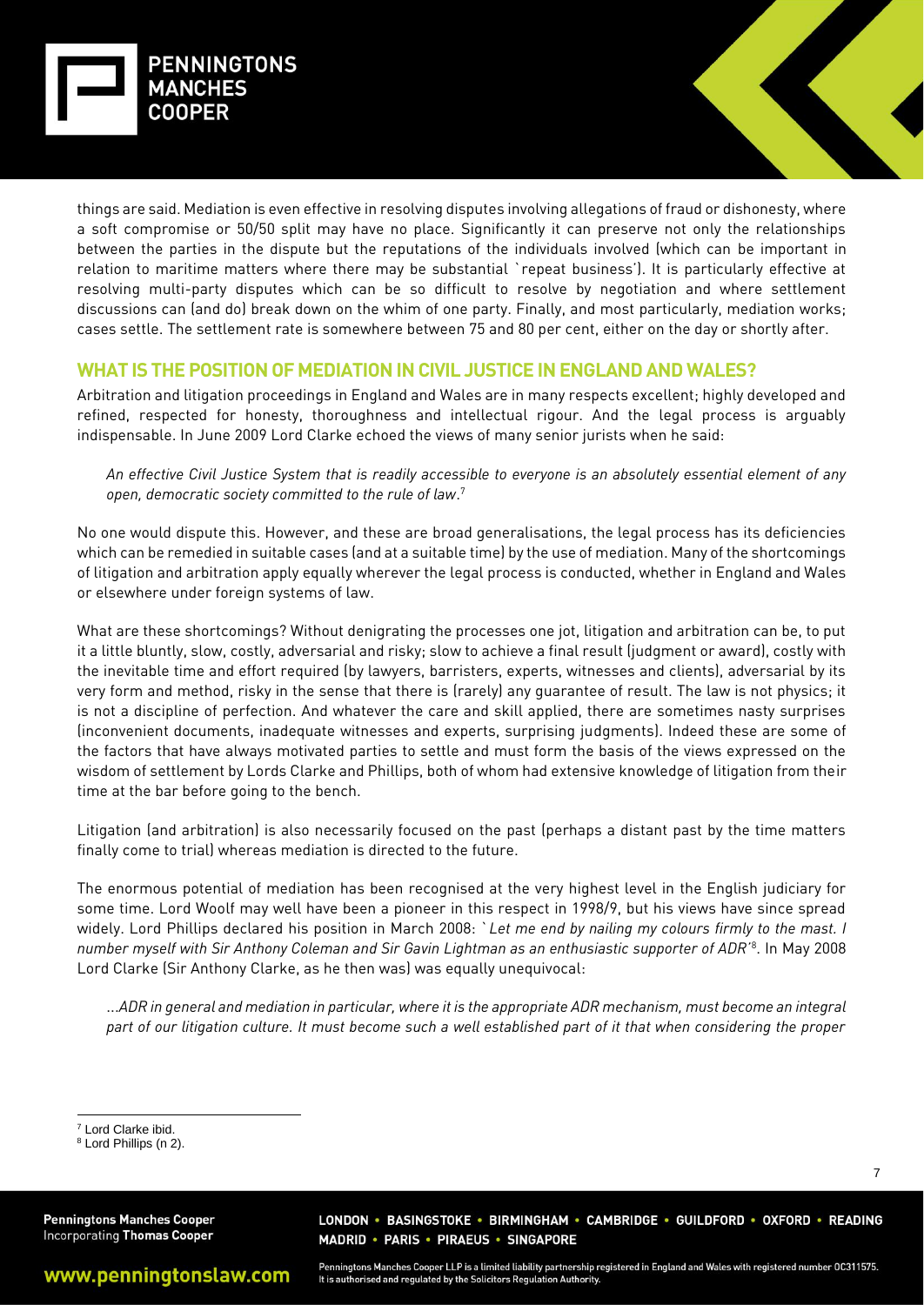



*management of litigation it forms as intrinsic and as instinctive a part of our lexicon and thought processes as standard considerations like what, if any, expert evidence is required*...

He goes further, expressing the view that mediation must become`...*part of the culture; so that it becomes second nature to us all*'.<sup>9</sup>

Perhaps the full integration of mediation has since been achieved? In June 2009 Lord Clarke expressed the position succinctly thus:

...*Mediation and ADR are part of the civil procedure process. Thus, as I see it, mediation too is an integral part of litigation, and not simply ancillary to it. [...] Mediation is an adjunct to formal justice*. 10

Indeed, in some quarters there are suggestions that mediation is even usurping the function of the civil justice system. Nothing could be further from the truth. The courts exist to try cases and in appropriate cases (the tiny minority) will always be there to discharge that function. Those who are engaged in disputes, whether as a routine part of their daily work or, sadly, where they have become wrapped up in a dispute in their personal life, will always have access to justice (although at a price).

Here again are the views of Lord Clarke:

*Speaking only for myself (as they say in the Court of Appeal [where he then sat]) I do not think that the proper use of ADR and mediation supplants in any way the role of the courts or risks any downgrading of civil justice. On the contrary the existence of the judges and the courts remain in order to determine the rights and obligations of the parties in the very few cases in which settlement is impossible*. 11

There are those who favour referring disputes to mediation even before proceedings are started; Lord Phillips is one. Indeed some favour making mediation compulsory or mandatory (attendance and participation at mediation that is, not settlement). And the spread of compulsory mediation is foreshadowed by the European Mediation Directive (see below). But for all sorts of good reasons mediation before the commencement of proceedings is relatively unusual (at least for the present). These reasons include (with a particular eye on maritime disputes) preservation of time bar, securing an advantageous jurisdiction, obtaining security for a claim or preserving evidence (including by search and seizure in suitable cases).

Mediation is therefore most usually invoked after the commencement of proceedings, in tandem with legal process; it is the silk glove on the iron fist of litigation (or arbitration). And in this it discloses part of its heritage in international diplomacy, when it was often bolstered by the sword or the gun ship.

# **WHY HAS MEDIATION NOT SPREAD MORE RAPIDLY - MISCONCEPTIONS AND A LACK OF EDUCATION?**

Although there has certainly been a significant increase in the use of mediation in England and Wales in recent years, it has not spread as rapidly as it might have done. If the process is so good, so effective, the question must be: `Why not?' This is something of a puzzle, given some of the obvious virtues and values of mediation. Perhaps it is because, even now, nearly ten years after the reform of the rules of civil justice in 1999 (the Woolf Reforms),

**Penningtons Manches Cooper Incorporating Thomas Cooper** 

LONDON . BASINGSTOKE . BIRMINGHAM . CAMBRIDGE . GUILDFORD . OXFORD . READING **MADRID · PARIS · PIRAEUS · SINGAPORE** 

www.penningtonslaw.com

 $\overline{a}$ <sup>9</sup> Sir Anthony Clarke, Master of the Rolls, the Second Civil Mediation Council National Conference `The Future of Civil Mediation', Birmingham 8 May 2008

<sup>10</sup> Lord Clarke (n 3)

<sup>&</sup>lt;sup>11</sup> ibid. Lord Clarke was appointed as a Justice of the Supreme Court with effect from 1 October 2009; the first Justice to be appointed direct to the Supreme Court.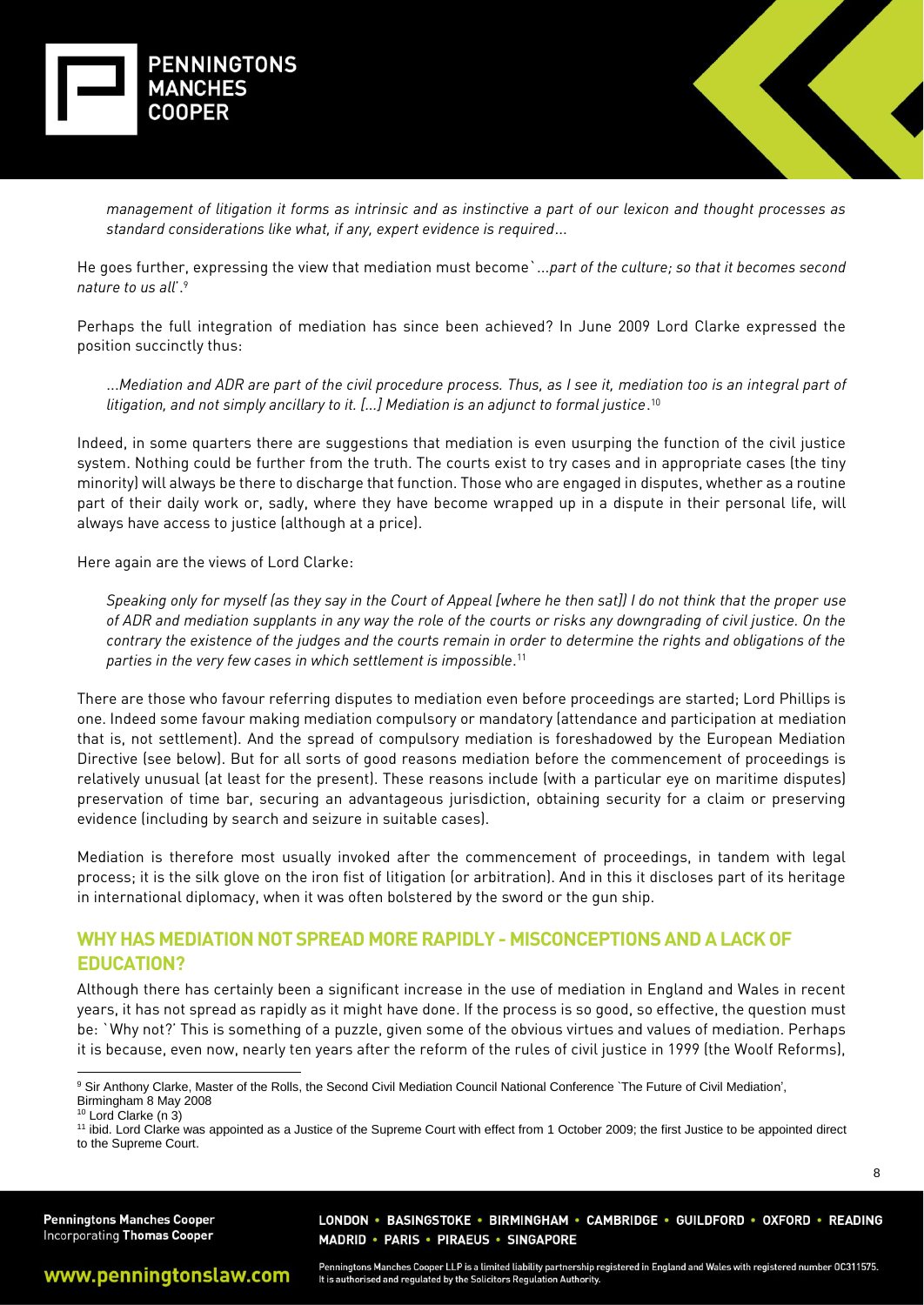

which first brought mediation to prominence, misconceptions remain. Many of the key ideas and concepts are thought to be well known and understood; it is voluntary, without prejudice, private and confidential, it necessarily involves an independent mediator and the like. But nonetheless there is undoubtedly an enduring need to explain what mediation is and, moreover, how it works. Sir Anthony Clarke rather lamented in May 2008: *Experience...shows even now there are far too many people who know far too little about mediation. I think we can all agree that this has to change*... 12 .

And this view has been reiterated most recently in Sir Rupert Jackson's report (Review of Civil Litigation Costs: Final Report). The report aims to set out a coherent package of interlocking reforms designed to control costs in litigation and to promote access to justice. Sir Rupert observes:

*Alternative Dispute Resolution (ADR) (particularly mediation) has a vital role to play in reducing the costs of civil disputes by fomenting the early settlement of cases. ADR is, however, underused. Its potential benefits are not as widely known as they should be*. 13

He then recommends:

*\*There should be a serious campaign to ensure that all litigation lawyers and judges are properly informed of how ADR works, and the benefits it can bring*.

*\*...An authoritative handbook for ADR should be prepared, explaining what ADR is and how it works and listing reputable providers of ADR services. This handbook should be used as the standard work for the training of judges and lawyers*. 14

I shall return to the latter point in a moment and will touch on the former in the context of maritime disputes.

But it must be said that it is somewhat curious that misconceptions and misunderstandings persist. Over a number of years there has been a veritable explosion of interest in mediation and a substantial growth in the number of mediation service providers. In this, I am not thinking simply of the United Kingdom (although very significant progress has been made here) but generally internationally both in the common law nations and more recently in the civil law nations (where costs pressures are said to be less of a factor in settlement). Again, this much is clear if one only looks on the internet. There is a vast literature available, in a multitude of languages.

Literature may not be the best way of teaching this new art. It is often best to explain in person, by talk or seminar. But reference works certainly have their place. In this the Insurance Institute of London is playing its part. Under its programme of Research Study Groups the IIL is creating a `manual' of mediation by and for the insurance and reinsurance industry (and this will include of course the maritime industry) under the chairmanship of Paul Moss of Montpelier Re. The book is to be published later in 2010 and will go some way to providing the sort of manual that Sir Rupert, perhaps, had in mind (and although sharply focussed on a particular industry, it has substantial generic content).

### **THE INHERENT CONSERVATISM OF THE LEGAL PROFESSION AND THE PARADIGM SHIFT**

Has the spread of use of the process been restrained by the inherent conservatism of the legal profession? Perhaps...It has been the case until relatively recently that mediation meant very little to English lawyers. Indeed,

www.penningtonslaw.com

**Penningtons Manches Cooper Incorporating Thomas Cooper**  LONDON · BASINGSTOKE · BIRMINGHAM · CAMBRIDGE · GUILDFORD · OXFORD · READING **MADRID · PARIS · PIRAEUS · SINGAPORE** 

 $\overline{a}$ <sup>12</sup> Sir Anthony Clarke (n 6).

<sup>&</sup>lt;sup>13</sup> Note1.

<sup>14</sup> ibid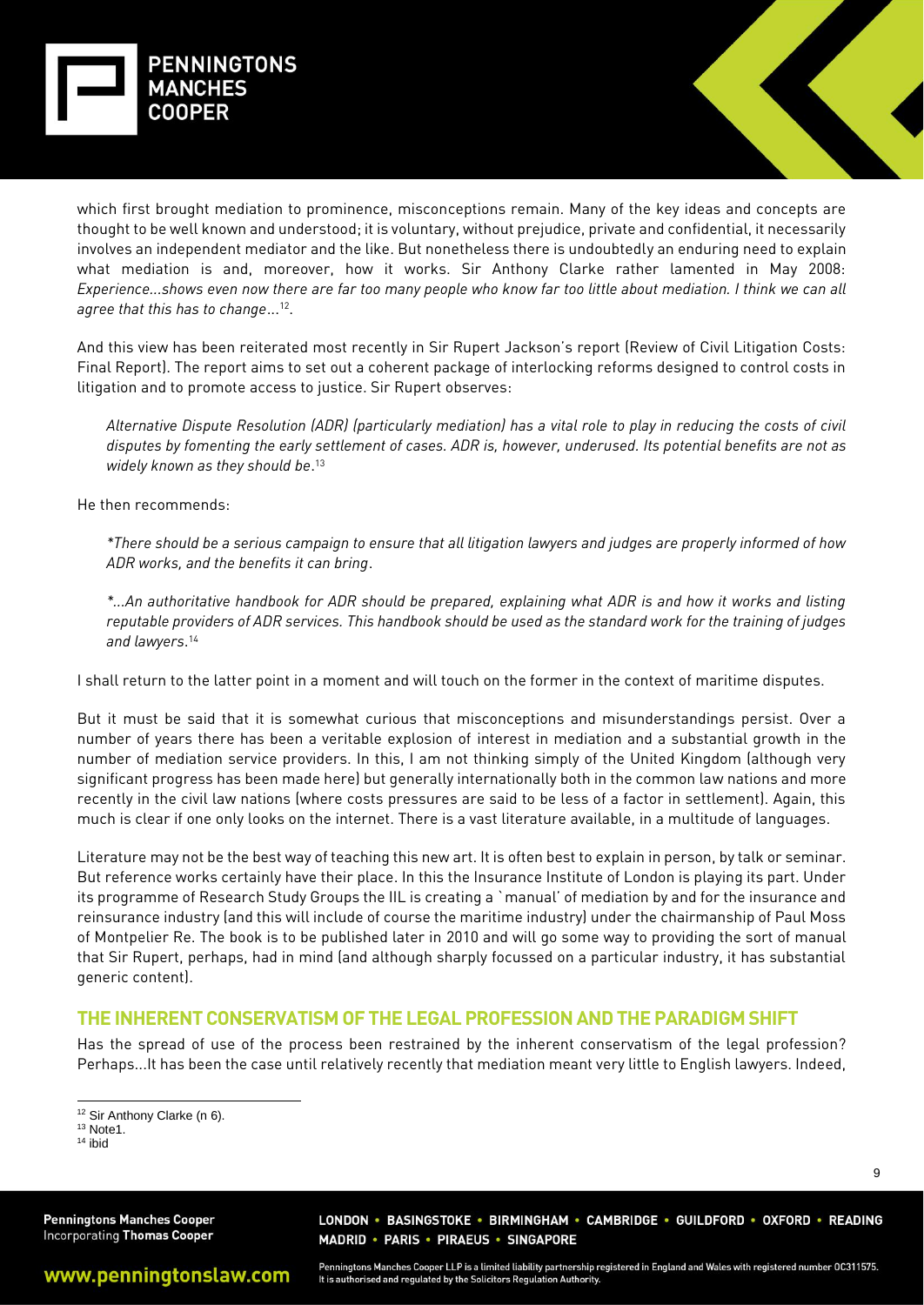

some had a negative attitude towards mediation and some may still have; such views can be heard (although less so, latterly). Until recently lawyers in England were not trained in negotiation skills or dispute resolution either at university or in law school. The inevitable consequence was that this had an effect on their thinking and way of working. The emphasis was on the process of handling disputes; knowledge of the rules of arbitration organisations and familiarity with the Commercial Court Guide. The mindset was to identify issues and unearth evidence by way of documents, witness testimony and expert opinion, the objective being to place that material in a suitable form, at a suitable time before an arbitrator or a judge. Less emphasis perhaps, was placed upon seeking out a solution. Perhaps this is, in part, an expression of English reserve (and deference?), of sticking to the rules, forming queues and a reluctance to haggle.

Surely, however, matters have changed? Law firms have undergone a cultural change of approach. Almost all now have `Dispute Resolution' departments, rather than litigation departments. And mediation has been a key feature and driver of this process.

Perhaps then it is less a matter of lack of familiarity on the part of lawyers and the judiciary, but, rather, a lack of familiarity with, and understanding of, mediation within society generally; that is, amongst the clients, the users of the courts and arbitration processes. Even this is something of a surprise; many members of the judiciary, solicitors, barristers, mediators and mediation service providers have put in enormous time and effort to spread the word over many years. Perhaps it is simply the fact that the enormous cultural and social change represented by the spread of mediation simply takes time; and a great deal of time at that.

New ideas will always take time to reach acceptance; their integration into orthodox thought follows a predictable pattern: first they are ignored, if they persist they may be treated with hostility or derision and then, finally, suddenly they form part of mainstream thinking. One can think of parallel examples in art (Picasso's Blue Period), science (heliocentricity, plate tectonics) and social justice (universal suffrage).

Some view the phenomenon of mediation as a change of radical proportions, comparable even to the revolution worked by the Judicature Acts at the end of the nineteenth century. Perhaps it is simply an illustration of the time required to recognise, and adapt to, a paradigm shift?

However, presumably for those who have never actually taken part in mediation, its subtle alchemy has remained and will remain a mystery; after all how can a voluntary, non-binding, non-decision making process solve what are often long standing, entrenched and sometimes bitter disputes? Participation in the process is often a revelation.

### **WHAT WILL BE THE IMPACT OF THE NEW EUROPEAN MEDIATION DIRECTIVE?**

The Mediation Directive was published in the Official Journal of the European Union on 24 May 2008 and took effect from 11 June 2008.<sup>15</sup> It is the culmination of a body of work within the European Union, including the European green paper published by the Commission in 2002,<sup>16</sup> the European Code of Conduct for mediators launched in 2004<sup>17</sup> and the draft Mediation Directive published in October 2004.<sup>18</sup>

ADR has been recommended directly or indirectly by a diverse body of other European Union legal instruments or proposals, for example those touching on legal aid, family relationships, consumer disputes in e-commerce,

www.penningtonslaw.com

LONDON . BASINGSTOKE . BIRMINGHAM . CAMBRIDGE . GUILDFORD . OXFORD . READING **MADRID · PARIS · PIRAEUS · SINGAPORE** 

 $\overline{a}$ <sup>15</sup> Directive 2008/52/EC of the European Parliament and the Council on certain aspects of mediation in civil and commercial matters OJ L136/3 24.5.2008[. http://eur-lex.europa.eu/LexUriServ/LexUriServ.do?uri=OJ:L:2008:136:0003:0008:EN:PDF](http://eur-lex.europa.eu/LexUriServ/LexUriServ.do?uri=OJ:L:2008:136:0003:0008:EN:PDF)

<sup>16</sup> <http://eur-lex.europa.eu/LexUriServ/LexUriServ.do?uri=COM:2002:0196:FIN:EN:PDF>

<sup>17</sup> [http://ec.europa.eu/civiljustice/adr/adr\\_ec\\_code\\_conduct\\_en.pdf](http://ec.europa.eu/civiljustice/adr/adr_ec_code_conduct_en.pdf)

<sup>18</sup> <http://eur-lex.europa.eu/LexUriServ/LexUriServ.do?uri=COM:2004:0718:FIN:EN:PDF>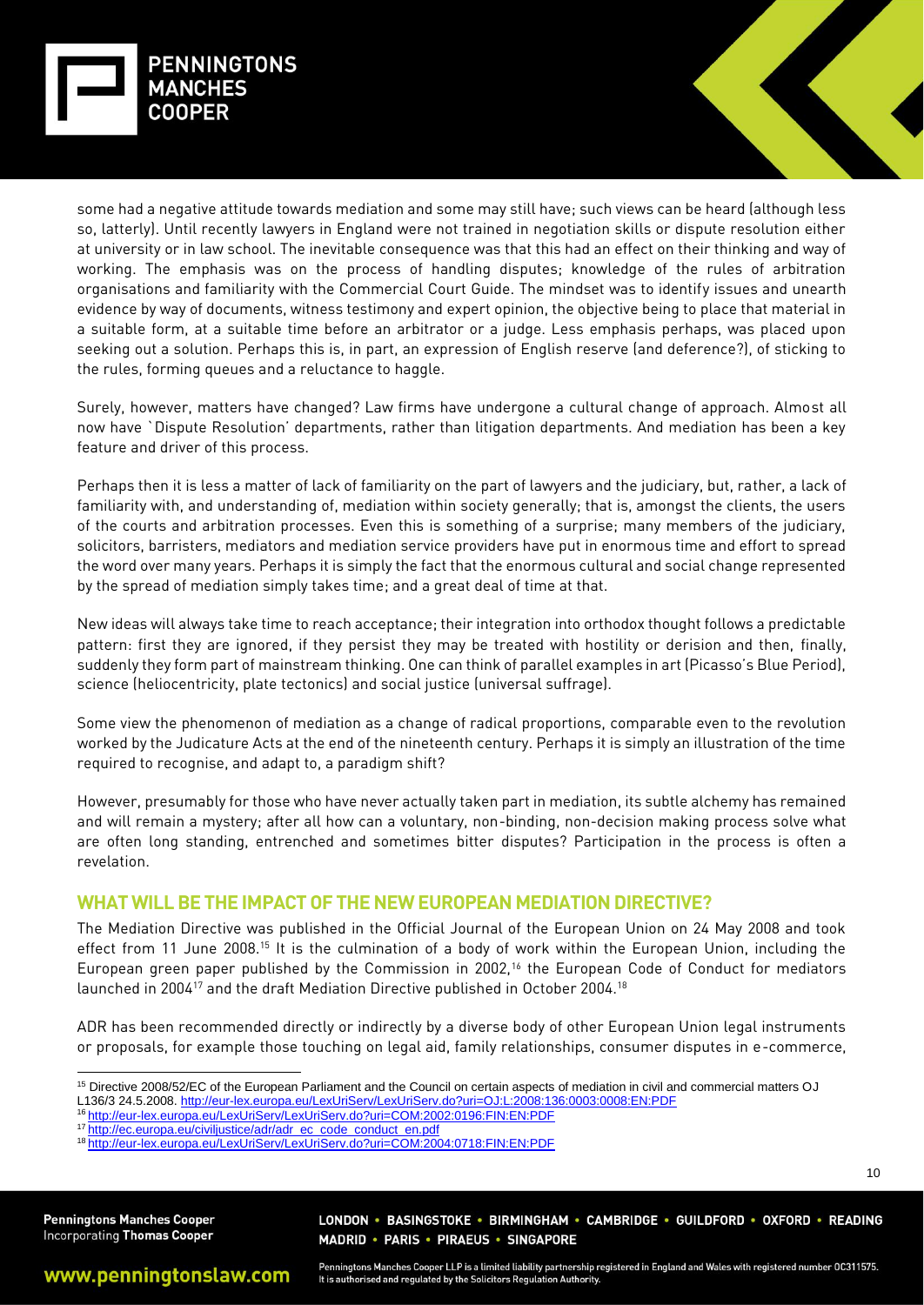

so called open network provision (telephony) and the Framework Directive for electronic communications networks. It can be seen by this that ADR and mediation have already penetrated wide and deep into the structures of the European Union and that, notwithstanding the fact that most of the Member States in the European Union are civil law states, mediation is strongly supported within the European Union.

The Directive applies only to cross border disputes, in other words disputes where parties are domiciled or resident in two different Member States. But nothing in the Directive prevents Member States from extending the scope of any implementation legislation they pass to Cover domestic disputes.

At present within the European Union there exists quite a wide variety of practice in mediation. It seems almost certain that the Mediation Directive will give a new impetus to the spread of knowledge and use of mediation within the European Union, including here in the UK, and probably well beyond, given the range and extent of relationships between EU and non-EU states. It should also go some way to standardising the practice.

### **WHERE DOES MEDIATION FEATURE IN THE MARITIME WORLD?**

From the time of the implementation of the new Civil Procedure Rules in 1999, mediation has progressively become a fact of life in civil litigation. The pressure that the courts can apply by active case management has meant that mediation has become, even if somewhat slowly, more common. Indeed, many commercial lawyers would probably accept that there is now a strong possibility, or even a probability, that almost all disputes will be referred to mediation at some point if not settled before trial. The most likely point for the court to apply pressure will be at a Case Management Conference.

But similar pressures do not necessarily exist in arbitration and many of the typical disputes in the maritime field are subject to binding arbitration agreements (for example, charterparty and bill of lading disputes). Arbitration tribunals may not encourage or order parties to go off to mediation, but nonetheless mediation is becoming more common in resolving disputes which would otherwise be referred to a final determination by an Arbitration Tribunal. This is almost certainly a response to client demand. Increasingly clients, in particular insurers and mutual insurance associations, significant and highly sophisticated users of legal process, have seen that mediation saves time and that cases settle. They know that it works and so increasingly they are requiring that mediation be used in conjunction with arbitration. The inclusion of mediation clauses in standard form contracts (which also include arbitration clauses) will, however, be essential to speed up the spread of the process.

In this, the Maritime Solicitors Mediation Service (MSMS)<sup>19</sup> has played a significant part. MSMS was originally set up in August 2003 and formally launched on the internet in January 2004. In 2009 MSMS was registered with the European Commission as a mediation service provider whose mediators comply with the European Code of Conduct for Mediators 2004. In many respects, MSMS is an unusual organisation. First, it is an unincorporated association of 19 English maritime law firms which set up the body in a collegiate manner and in the spirit of cooperation. Indeed that cooperation runs deep; immediately after the launch of MSMS the member firms ran a year-long programme of mock mediations (in the UK and other countries) to provide a practical demonstration of what the process is, how it works and just how effective it can be.

Secondly, MSMS is also somewhat unusual in that it is sector-specific, designed expressly for the maritime and marine insurance trades. There is a fairly large number of bodies providing ADR services whose focus is deliberately general, prominent amongst which is the Centre for Effective Dispute Resolution (CEDR). This group now includes service providers such as the Chartered Institute of Arbitrators (who have recently welcomed

 $\overline{a}$ 

**Penningtons Manches Cooper Incorporating Thomas Cooper** 

www.penningtonslaw.com

LONDON . BASINGSTOKE . BIRMINGHAM . CAMBRIDGE . GUILDFORD . OXFORD . READING **MADRID · PARIS · PIRAEUS · SINGAPORE** 

11

<sup>19</sup> See [www.msmsg.com](http://www.msmsg.com/)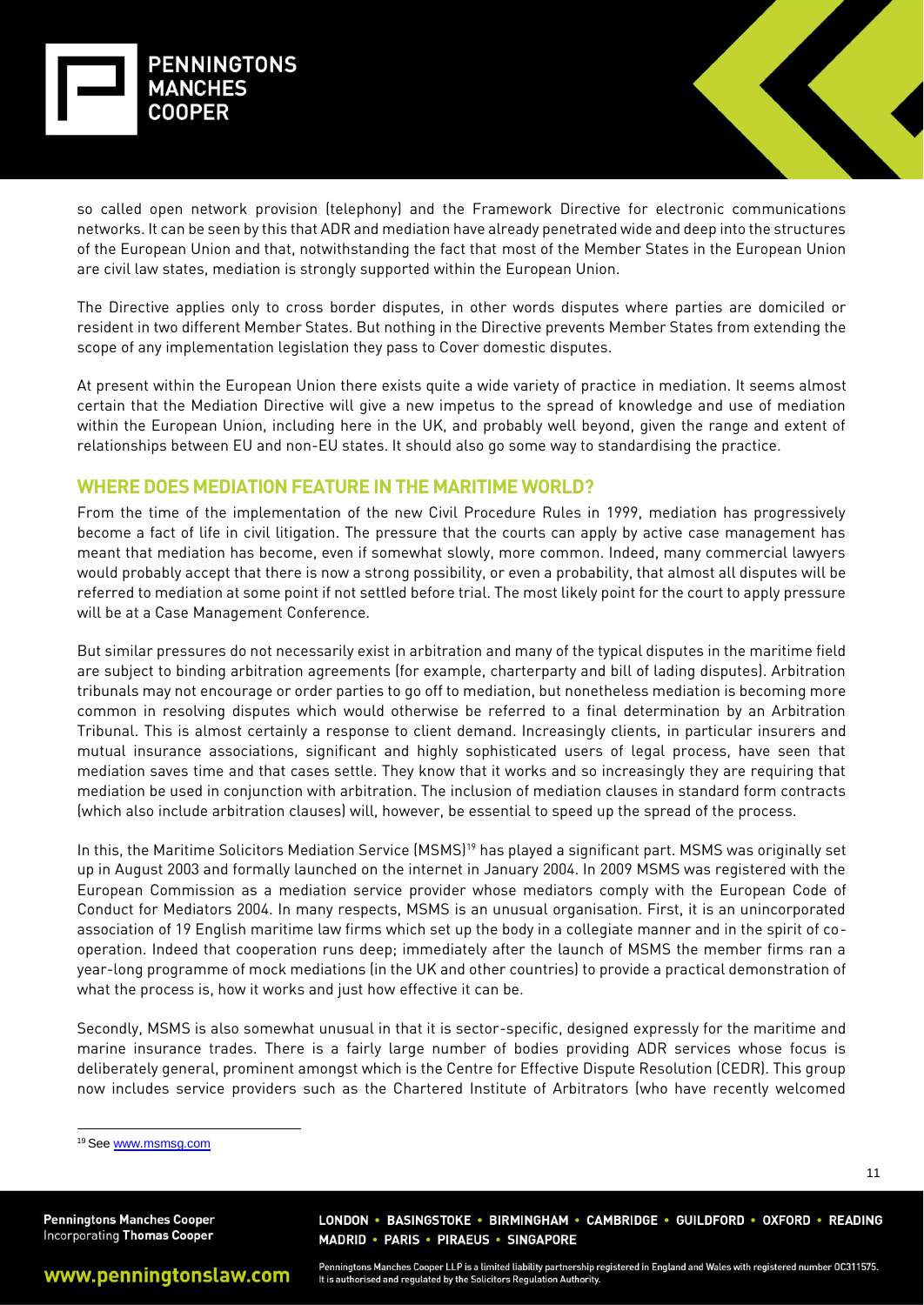



mediation), the Academy of Experts and the Ombudsman Service. However, according to a thorough and lengthy report issued by the European Civil Justice Systems Research Programme, at the Centre for Social-Legal Studies, University of Oxford (`Civil Justice in England and Wales: Beyond the Courts'20) the sector-specific mediation service providers (MSPs) are few and far between. The report identifies a mere handful including, in addition to MSMS, the Pensions Advisory Service and ACAS (Employment).

### **HOW SHOULD MEDIATION EVOLVE?**

#### **THE PRESENT**

Mediation (in the UK at least) is currently a relatively informal process, but this may be under threat. The parties generally agree on the appointment of a particular mediator, sometimes on the recommendation of an MSP, sometimes, perhaps increasingly, from a (short) list of well known mediators. About ten years ago it was a fairly common view that any skilled mediator could mediate any dispute and to some degree that is certainly true. But with experience the market, particularly the maritime and marine insurance market, has matured. Many in this market would now say that it is important, some say vital, that the mediator has specialist expertise in the subject matter of the dispute. The development of the MSMS is a significant manifestation of this trend.

As it is at the moment the process is not complex and prescriptive. Generally all the parties need to do is to prepare a mediation summary (some call this a position statement) and put together the key documents. These summaries should certainly not be so long that they would take more than a few hours for a mediator to read; 10 to 20 pages are often more than enough. The summaries generally put forward the parties' best cases. It is important that they are written in normal prose and not in the arcane language of the law; not in the sort of technical legal language used in legal documents and in pleadings in court cases (and in some arbitrations). They are a pitch to a jury, not a summing up in legal argument. The ideal approach is accuracy, brevity, clarity. This is because a significant purpose of a mediation summary is to explain the dispute clearly, not only to help the mediator understand the case, but most particularly to help the party on the other side (as distinct from his lawyers) to understand the case against him.

These summaries exemplify what mediation is about. They distil in an easily understood form exactly what matters in a dispute, and what matters to the parties individually and in their relationships with one another (sometimes beyond the legal issues in the case), in a process where parties will be constantly asked to focus their attention on their interests and needs and not on their rights and wants, as they may perceive them. Indeed the whole process of creating the summary is a vital part of preparation. It should compel the parties (the lawyers and the clients) to think - very carefully. This work, and the work on the day, will (should) promote a dense effort of concentration.

As to documents, the papers gathered together for a mediation should include just a few core documents and sometimes charts, diagrams or photographs. The alpine snow-storm of documents that are typically seen in litigation or arbitration proceedings (after disclosure, especially after E Disclosure) is generally unhelpful and even if such documents are produced they are rarely looked at.

Generally a common bundle of documents is created to be used by the mediator and all the parties; each party will have a copy. But in addition to this sometimes parties provide documents (and information) to the mediator

www.penningtonslaw.com

LONDON . BASINGSTOKE . BIRMINGHAM . CAMBRIDGE . GUILDFORD . OXFORD . READING **MADRID · PARIS · PIRAEUS · SINGAPORE** 

 $\overline{a}$ <sup>20</sup> [www.csls.ox.ac.uk/documents/themelist.docx.](http://www.csls.ox.ac.uk/documents/themelist.docx)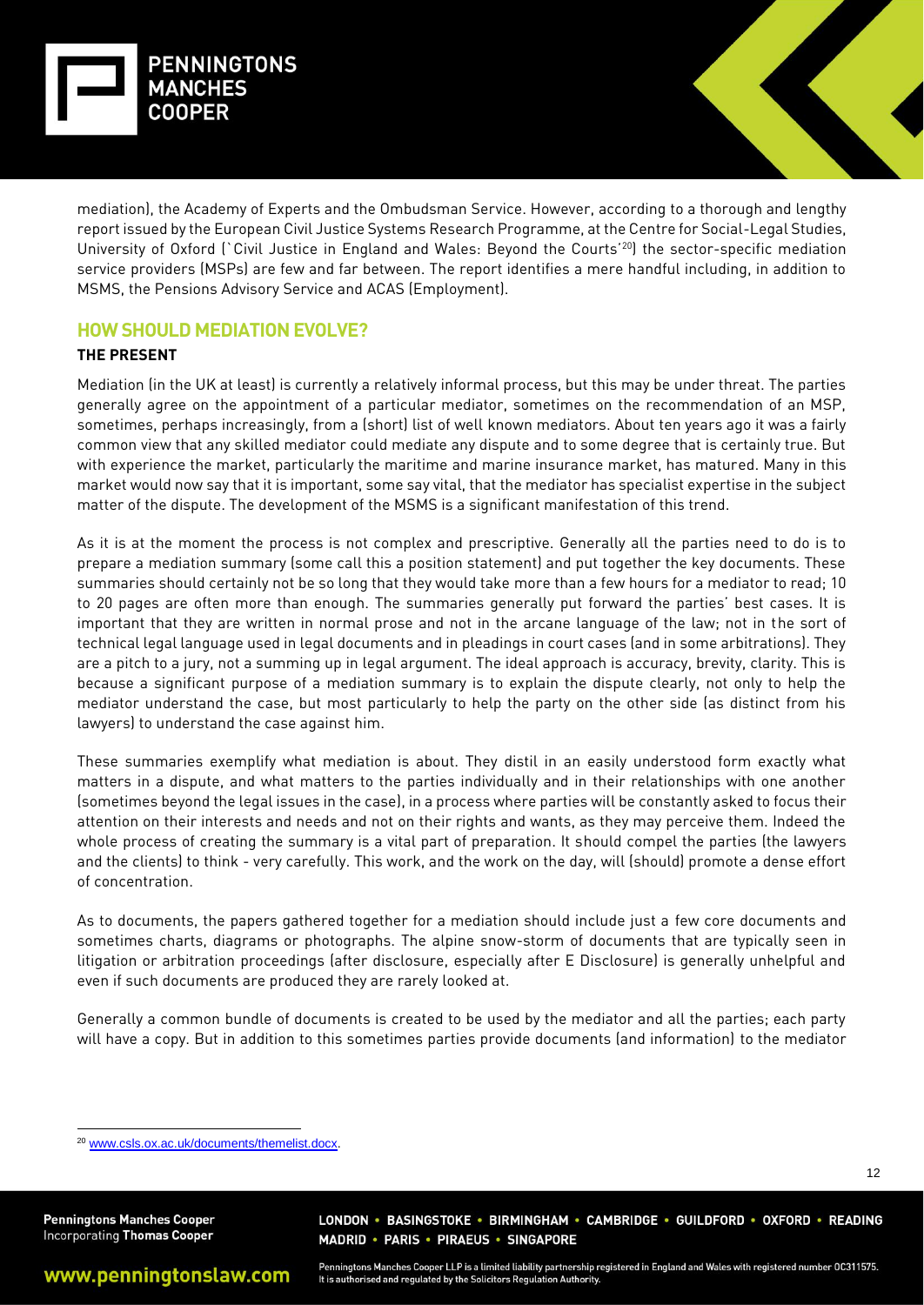

on a confidential basis. This may help the mediator to understand the background to the dispute and ultimately may assist him in fashioning a bargain between them.

Obviously mediators do not reveal either the existence or the contents of such confidential documents to other parties unless and until authorised to do so.

The whole mediation process itself is regulated by a simple mediation agreement setting out the key aspects of the process including confidentiality and certain protections for the mediator.

It is beyond the scope of this article to describe in detail how mediations work on the day. Every one is different. But broadly they fall into three phases; exploration, negotiation and a concluding phase, often settlement. The whole process is informal. Strict rules of evidence, legal terminology and legal advocacy are all inappropriate for mediation. In some senses mediation provides an artificial deadline, like an approaching day in court. There is often a rush of adrenaline, with the speed and clarity of thought that this brings. The guillotine concentrates the mind.

Of course not all cases settle on the day. It is not unusual for discussions between parties to continue after a mediation day, often with the assistance of the mediator, and for a settlement to be concluded days, weeks or even months later.

There is no central body gathering all mediation statistics in England and Wales (although the Civil Mediation Council is progressively encouraging mediation service providers to disclose settlement statistics on a confidential basis). Anecdotal evidence from some of the most active and prominent commercial mediators suggests that the ratio for settlement on the day may have originally been somewhere in the region of 60/40 or perhaps 50/50. But progressively this may have declined as parties (or perhaps lawyers?) get more used to the process; some refer now to a ratio of 40/60. In other words, about 60 per cent of cases may now settle after the mediation day, although the general percentage of settlements in absolute terms seems to have remained reasonably constant at somewhere in the region of between 75 per cent and 80 per cent.

#### **THE FUTURE**

So much for the current picture; there are indeed concerns that the process of mediation may progressively become more structured and detailed, with the hazard that it may become progressively less effective. This is a serious matter. The Right Honourable Lord Judge touched on this concern at the end of an address to the Civil Mediation Conference on 14 May 2009 in the following terms:

*Can we just take a long term view? Every few years, or about every ten years, there is a great hullabaloo about the cost of civil litigation. Arbitration, after all, is a system of avoiding court process. Do you remember when employment tribunals began? These were to be informal meetings at which the opposing parties would put their cases to a tribunal, almost a form of palm tree justice. Consider now how much more complicated and expensive the processes have become.*

*I do urge the Council to recognise this danger. The mediation process could, unless the danger is recognised and addressed, particularly if it is part of the court process, may eventually, and quite unintentionally, and by unforeseen accretion become increasingly formalised and procedural. It really must not eventually become just one more part of the expensive process that all of us are trying to avoid*. 21

www.penningtonslaw.com

LONDON . BASINGSTOKE . BIRMINGHAM . CAMBRIDGE . GUILDFORD . OXFORD . READING **MADRID · PARIS · PIRAEUS · SINGAPORE** 

 $\overline{a}$ <sup>21</sup> The Rt Hon The Lord Judge, Civil Mediation Council Conference 14 May 2009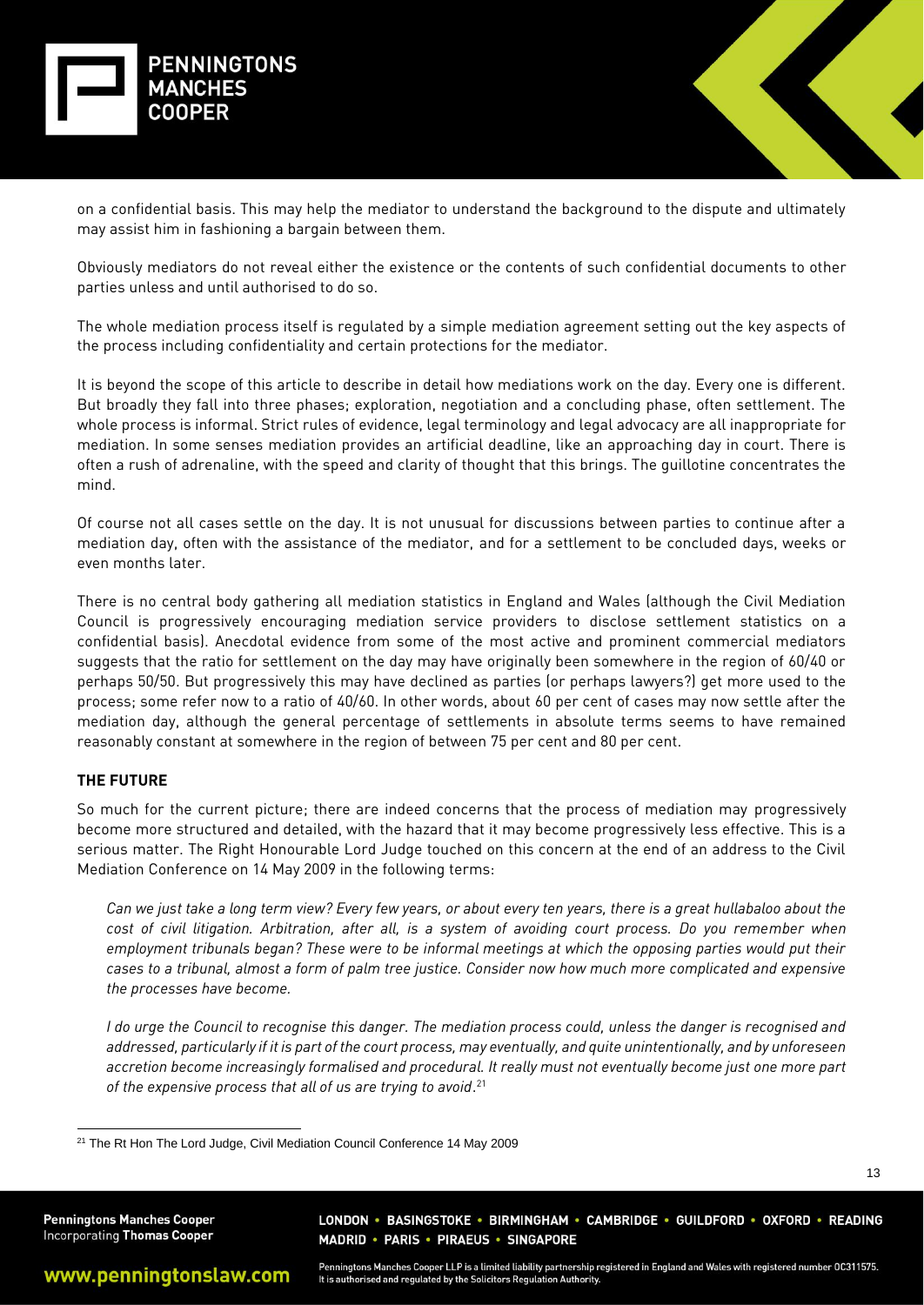

I would echo that sentiment; but it is not simply the matter of cost. Generally one should be wary of the development of what is described as mediation advocacy and the creation of a standard form timetable and procedural requirements and the risk of progressive linkage of mediation (solely) to the issues in an action. The youthful, dynamic and optimistic face of mediation must not be allowed or pressured to morph into litigation or arbitration by any other name; therein lies elaboration, rigidity, ossification. If it does it will have failed.

The fate of arbitration provides a clear warning. A splendid treatise on the subject is `Arbitration: the new Litigation'<sup>22</sup> by Professor Thomas Stipanowich, previously head of the International Institute for Conflict Prevention and Resolution (CPR).<sup>23</sup> Although describing the American experience, the concerns expressed there should be heard here. For example he notes that:

*Early in the twentieth century...Arbitration was popularly touted as a more efficient, less costly, and more final method for resolving disputes; there was little or no discovery, motion practice, judicial review, or other trappings of litigation. By the beginning of the twenty-first century, however, it was common to speak of US business arbitration in terms similar to civil litigation - "judicialized'', formal, costly, time-consuming, and subject to hardball advocacy....These practices...have made arbitration...increasingly similar to civil litigation, and arbitration procedures have become increasingly like the civil procedures they were designed to supplant, including pre-hearing discovery and motion practice. Not surprisingly, clients and counsel often complain about the costliness and length of arbitration*...

Although there are differences, of course, one sometimes hears similar views expressed about English arbitration procedure. Stipanowich then observes that the emergence of mediation has, in the USA:

...*revolutionized public and private dispute resolution, as well as challenged the primacy of litigation and arbitration with their emphasis on full information exchange, full exposition, and extensive due process*.

His description of and explanation for the upsurge in popularity of mediation, on the phenomenon of mediation, makes compelling reading.

Those who run litigation and arbitration should not, therefore, seek to bring their skills, their work-template and their mindset to mediation and seek to impose these on this lively new process. They should set aside preconceptions about the ways disputes are conducted and resolved, and learn the new processes. Mediation is not merely common sense; it is a new skill that repays time spent in learning. Those involved in disputes of any character need to be vigilant to ensure that mediation (probably used skilfully in conjunction with legal process) retains its dynamism, simplicity and effectiveness. In architecture, clarity of expression and now in the resolution of disputes it seems that in some measure `less is more'.<sup>24</sup>

Rhys Clift, 2010

 $\overline{a}$ 

**Penningtons Manches Cooper Incorporating Thomas Cooper** 

www.penningtonslaw.com

LONDON . BASINGSTOKE . BIRMINGHAM . CAMBRIDGE . GUILDFORD . OXFORD . READING **MADRID · PARIS · PIRAEUS · SINGAPORE** 

<sup>&</sup>lt;sup>22</sup> University of Illinois Law Review vol 2010 No. 1. 2010

<sup>&</sup>lt;sup>23</sup> See [www.cpradr.org](http://www.cpradr.org/) for further details. CPR, based in New York, was one of the pioneers of mediation.

<sup>&</sup>lt;sup>24</sup> Mies van der Rohe.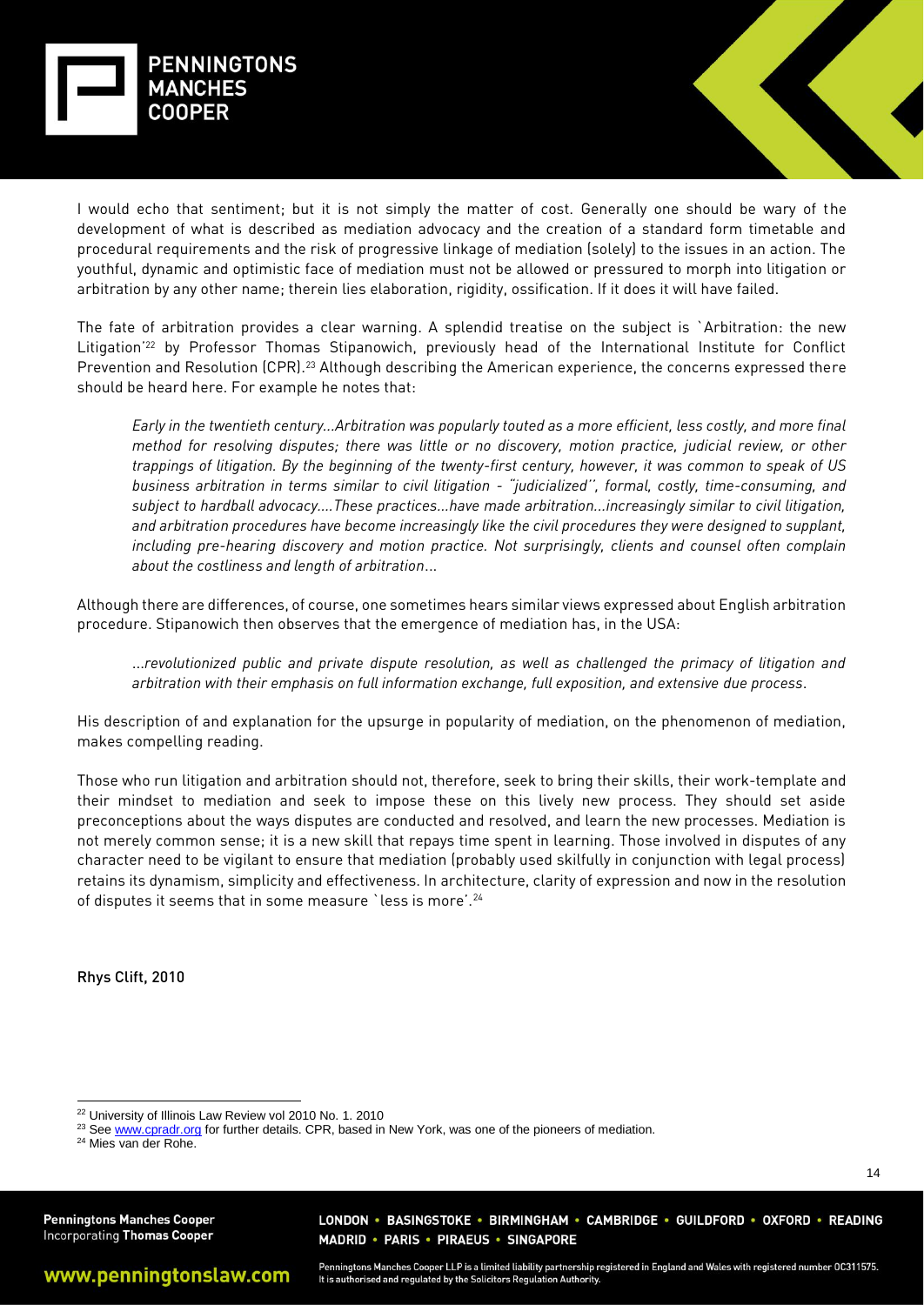



# 调解的现象:司法角度和未来展望

作者: Rhys Clift

\*Rhys Clift律师是皇家特许仲裁员和商事调解员。他在英国、斯堪的纳维亚地区、欧洲、美国和南美 等地区曾就争议解决和保险作过广泛的讲演,并在2006和2008年度分别入围关于ADR的CEDR杰出奖。此 外Rhys有关 调解的更多信息请访问皇家特许保险协会的网站[www.cii.co.uk.](http://www.cii.co.uk/)

# 导言

2010年1月14日, 鲁布特·杰克逊爵士发表了题为"民事诉讼成本回顾"的最终报告, 该报告讲一步支 持替代性争议解决程序 (ADR) ,特别是调解的使用。受该报告的启发,本文旨在进一步探讨如下内容 :调解及其作用、调解在民事司法中的地位、《欧盟调解指令》的可能影响以及调解在海事海商领域 扮演的角色。此外,本文还特别关注到调解未来的发展趋势。本文内容无意包罗万象,仅着重于选定 的领域并特别聚焦在上述报告发布之前,英国司法界资深人士就支持更广泛地应用调解所表达的一些 特别意见。调解是个环球现象,我们只需在互联网上检索便可窥见一斑;但本文主要关注的范围限于 英格兰和威尔士地区。在相当多方面,调解是一种令人赞叹的程序,它不仅富有活力而且灵活有效。 调解的更广泛使用应当得到鼓励,但对于调解的发展趋势须抱有相当的谨慎态度。

### 争议:为何需要和解

历史上的争议都通过决斗来解决的:决斗的任何一方非死即生。在解决纠纷方面,诉讼和仲裁后来经 发展成为一套精巧的程序规则,争议两方借此以一种有效而有纪律的方式获得裁判,从而解决双方之 间有时相当残酷的法律纠纷,避免了流血冲突。但请记住,这里存在着一项裁决,通常总有赢家和输 家。

然而,绝大多数的案件当事人通过谈判从而和解结案,只有少数的案件不大可能或不适合和解。譬如 为获得先例的案件或有必要公开审理的案件。但这些情形相對少见。

2008年3月,菲利普勋爵(现为英国最高法院院长)曾表达过这样的意见:

**Penningtons Manches Cooper Incorporating Thomas Cooper** 

www.penningtonslaw.com

LONDON · BASINGSTOKE · BIRMINGHAM · CAMBRIDGE · GUILDFORD · OXFORD · READING **MADRID · PARIS · PIRAEUS · SINGAPORE** 

<sup>1</sup> 该最终报告可在英格兰和威尔士的司法系统网站[www.judiciary.gov.uk](http://www.judiciary.gov.uk/??/)查阅。继该报告发表之后,司法界资深人士已经考虑过回应。司法执行委 员会同意支持该最终报告的建议,并设立了司法指导小组致力于从司法系统支持实施有关建议。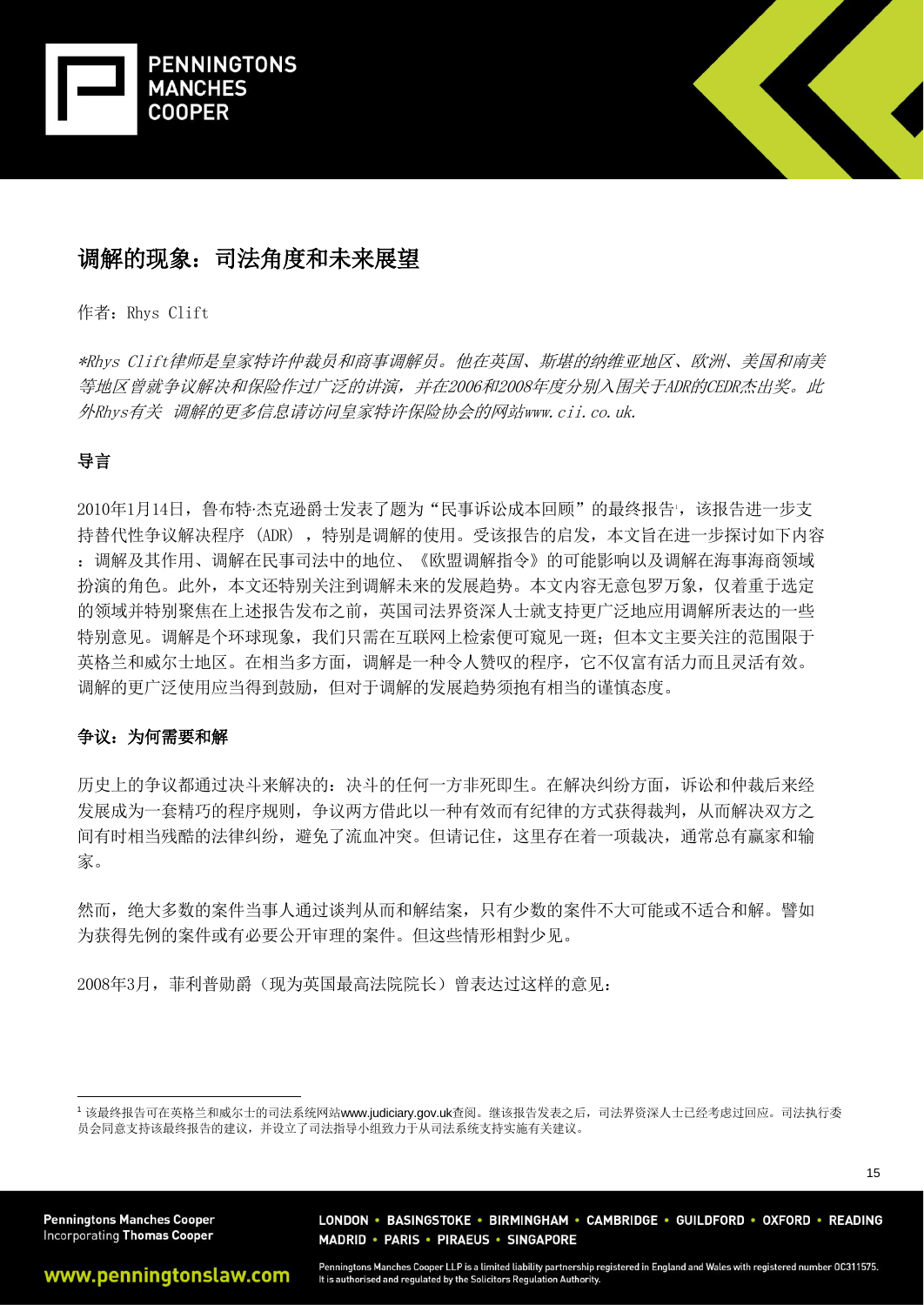



…在没有决定尝试达成友好和解的情况下,[…]从而产生大量的诉讼费显得有点疯狂。那 种认为任何争议只有法院才能作出唯一公平判决的想法,在我看来,是不真实的。 2

2009年6月克拉克勋爵也表达以下意见:

我们的司法系统长期以来确立的实际情况是:绝大多数的案件在庭审之前都和解了 。目前案件 98% 的和解率也正是早在19世纪二十年代普通法委员会所观察到的情形 [...] 只有疯子才不想和解。"

根据我稍后会提及的原因,我们应当欢迎旨在促进和解的直接而有效的新程序。尽管每个案子需要不 同的判断,但我们特别需要能够推进早期和解的程序,譬如在产生有关文件披露、证人供述、专家报 告和庭审等费用之前进行。确实,进行早期和解对于大多数"常规"案件(相对于最为复杂的民事欺 诈案件来说)甚至更为必要,特别是在引入"证据电子文档披露"后不可避免带来延迟、成本和技术 困难方面,这就更有必要了。

仲裁和诉讼的有效管理需要有相当的技巧。有时候,为了能让某一案件以最有利的条件进行和解

(无论该和解是以通常方式还是以调解方式进行),要经过某些主要的诉讼或仲裁环节是必要甚至关 键的,比如经过证人供述和专家报告的披露和交换等。但对于绝大多数案件来说,强调以"正确的条 件"(无论其内容)达成和解仍然是势在必行的。

### .1 究竟何为调解?

调解是解决商事争议的一种新型、有效的方式,通常要比一般的诉讼、仲裁和谈判来的要快、成本要 低。调解在家庭和劳动关系领域有着很长的应用历史,在国际外交以及特别是远东地区的使用尤为突 出。

调解基本上有两种类型:推进型和评估型。评估型调解一般用的较少,在此种调解程序中调解员会在 特定阶段就双方各自案情的优势和劣势发表意见,或者提出一项可能是公平公正的争议解决方案供双 方参考。而这种情形在推进型调解中几乎不可能出现,尽管有关调解协议往往有条款规定如所有当事 人同意,调解员可以发表有关案情的意见。

在推进型调解中,调解员作为中立的第三方协助双方解决争议。这是一种受规范的自愿谈判过程,双 方可以自由协商,但程序设有时间表、争议有结构有规则,这是"单纯"谈判所不具有的。调解员毋 须作出判决或裁决,他们掌控过程而非结果。可以说,推进型调解是英格兰和威尔士地区解决商事争

**Penningtons Manches Cooper Incorporating Thomas Cooper** 

www.penningtonslaw.com

LONDON . BASINGSTOKE . BIRMINGHAM . CAMBRIDGE . GUILDFORD . OXFORD . READING **MADRID · PARIS · PIRAEUS · SINGAPORE** 

 <sup>2</sup> 来自Worth Matravers的菲利普勋爵当时任英格兰和威尔士的首席大法官。"替代性争议解决 – 英国视角", 2008年3月29日, 印度。

<sup>&</sup>lt;sup>3</sup> 来自Stone-Cum-Ebony的克拉克勋爵,时任上诉法院民庭首席大法官。"调解:诉讼文化的不可分割部分",Littleton Chambers 年度 调解研讨会,Gray's Inn,2009年6月8日。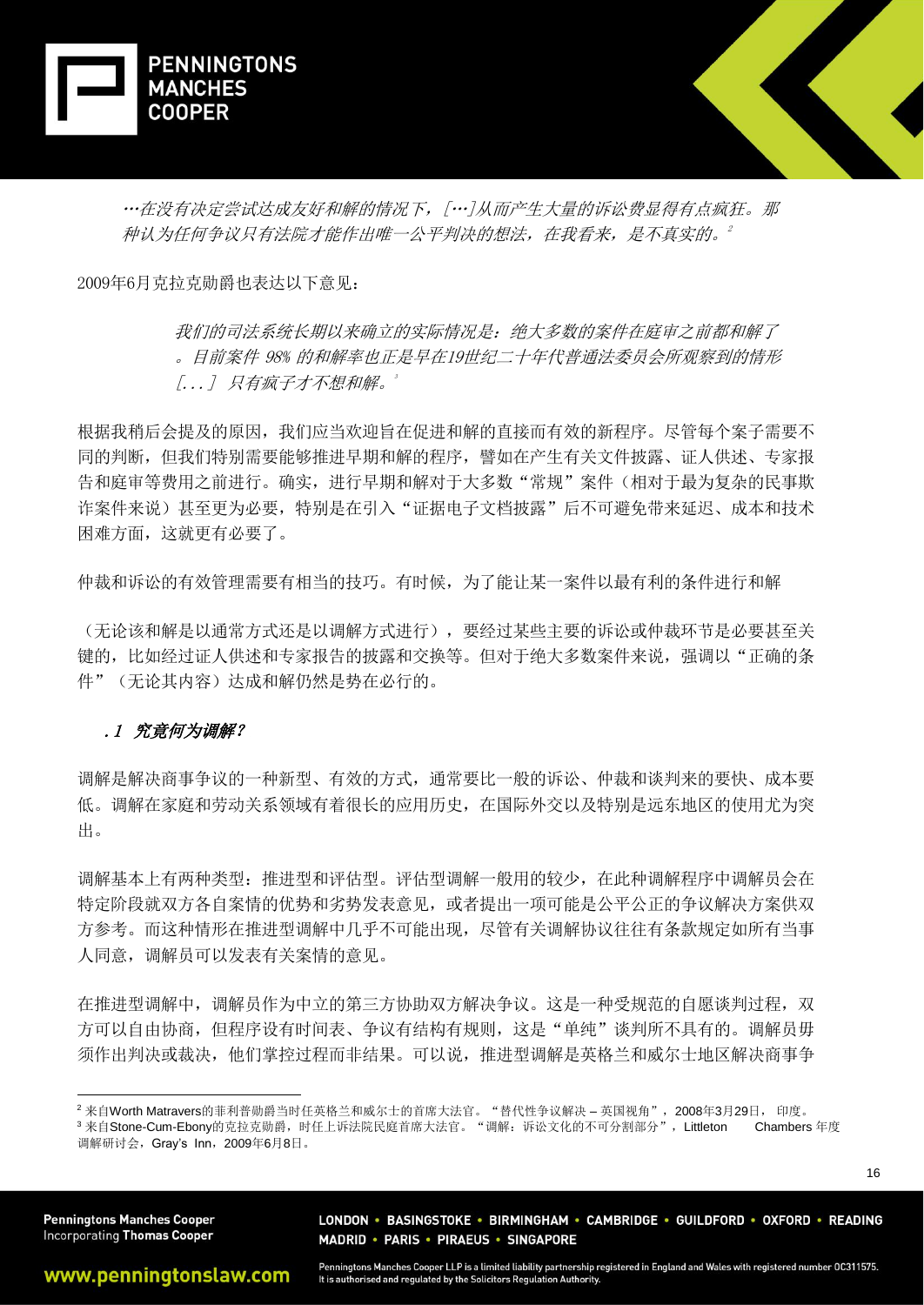

议最主要的调解形式。

调解是ADR的一个子集,而ADR还包括诸如广泛用于建筑行业的裁量程序 (adjudication) 和早期中立评 估程序等。调解可能是ADR中应用最为广泛的一种形式。调解员的作用可比喻成催化剂,而这种独立第 三方角色的存在是调解程序最为引人注意的特色。

二十年前(甚至十年前)当调解在英国还处于婴儿期时,遭受了很多怀疑。有人认为调解很可能、

甚至不可避免地导致双方五五开的软妥协。然而,实践当中这绝非如此。调解程序中往往会碰到棘手 的难点,而通过调解却能有效地解决那些50/50妥协所不能解决的案件,比如欺诈。调解不仅能维持当 事人之间的关系还能维护所牵涉的个人的声誉(而这对于海事海商案件中大量存在的长期业务来说尤 为重要)。对于解决多方争议,调解显得相当有效,而一般谈判很难奏效,因为谈判往往因某一方的 念头而破裂。调解最重要的是它有效:案件得以和解。调解中的在调解当日还是其后达成和解率一般 在75%至80%之间。

### .2 调解在英格兰和威尔士民事司法中的地位如何?

英格兰和威尔士地区的仲裁和诉讼程序在很多方面相当完备、高度发展且精细化了,其诚实、精深化 以及智识投入广泛被尊重,因此法律程序在某种意义上不可或缺。2009年克拉克勋爵表达了诸多法学 界人士的观点,他说:一个有效的民事司法系统应该让每个人都能使用,而这是任何开放、民主的法 治社会极其关键的要素。<sup>4</sup>

我想没有人会反对这个观点。然而,这只是笼统的概而言之。法律程序本身有其不足,而这在合适的 案件(或合适的时间)中却可以通过调解得以弥补。仲裁和诉讼法律程序的种种缺陷,无论在英国还 是其他外国法律制度,都是普遍存在的。

那么,法律程序到底有哪些不足呢?无意贬损之,但坦率地说,诉讼和仲裁有如下缺点: 1)获得最终 的判决或裁决,程序较慢;2)需要向律师、专家、证人以及客户支付的费用高昂;3)形式上和内容 上敌我分明的对抗性;以及4)对结果无法把握的败诉风险。法律不是物理学,也并非一门完美的学科 。无论施以多大的谨慎和技巧,总有讨嫌难料的情景,譬如不利的文件、证人和专家证据的不足以及 令人意外的判决等等。确实,总有促使当事人进行和解的因素存在,而这些因素也是克拉克勋爵和菲 利普勋爵所表达的有关和解智慧观点的基础。上述两位勋爵在他们当任法官之前的律师职业生涯中有 着相当丰富的诉讼知识和经验。

诉讼和仲裁的重心必然在于关注过去(也许是很久之前发生的事实最终进入审理程序),但相反的调

<sup>4</sup> 同上注。

**Penningtons Manches Cooper Incorporating Thomas Cooper** 

www.penningtonslaw.com

LONDON · BASINGSTOKE · BIRMINGHAM · CAMBRIDGE · GUILDFORD · OXFORD · READING **MADRID · PARIS · PIRAEUS · SINGAPORE**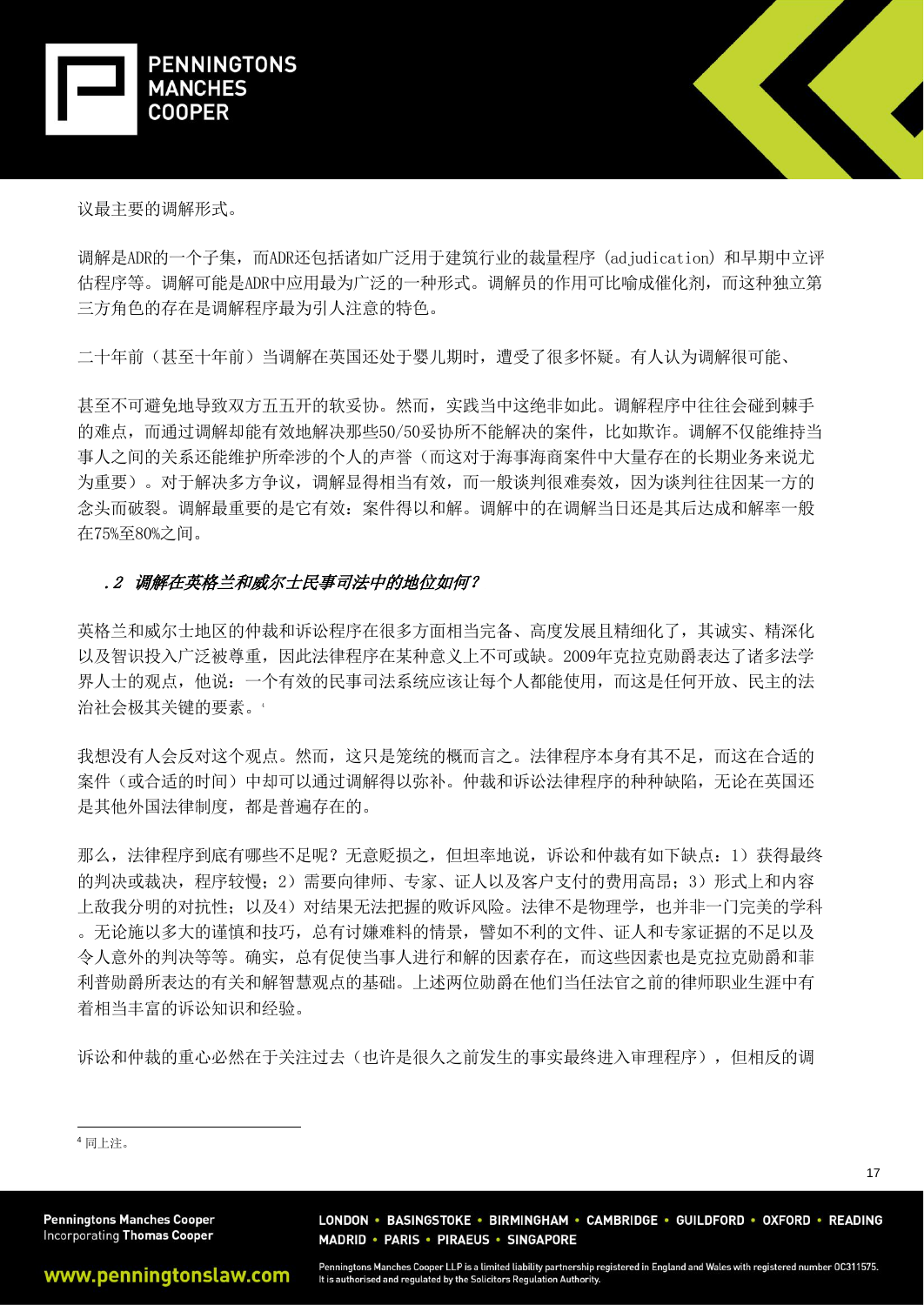

解却指向未来。

调解的巨大潜力已为英国司法界最高层所认可。沃尔夫勋爵从1998/9年起就很可能是这方面的先锋, 他的观点自从那时起就广为人知。菲利普勋爵在2008年3月这样描述自己:

> 让我来给自己确切地归类吧,我跟安东尼·克勒曼爵士和加文·莱特曼爵士一样都是 ADR的热情拥护者。

2008年5月克拉克勋爵(当时为安东尼‧克拉克爵士)同样也直言:

…ADR,特别是调解,在恰当的场合,ADR机制应当成为我们诉讼文化不可分割的一 部分。调解必须成为那种一提及诉讼管理就能本能地成为我们词汇的一部分,成为 我们标准考量的程序一部分,就像需要专家证据一样…

他继续评论道,调解必须成为

"... 诉讼文化的一部分; 变成我们的第二天性一样。

或许对调解认知的全面融合自从那时起就已经达成?2009年6月,克拉克勋爵如此简洁地评论调解的地 位:

> …调解和ADR是民事诉讼步骤的一部分。因此,在我看来,调解也是诉讼的一个不 可或缺的部分,而不只是附属于诉讼。[…] 调解是实现司法正义的一个助手。

确实,有些人认为调解甚至篡夺了民事司法系统的功能。但这种理解是完全错误的。法院存在的目的 就是为了审理案件,而只有在合适的少数案件中法院才会完成这种任务。参与诉讼的当事人,无论是 作为他们的例行公事的一部分或者不幸的是他们自己个人的生活被卷入其中, 总会有途径实现正义( 尽管为此需要付出代价)。

再一次,克拉克勋爵说:

个人看来,我认为ADR和调解的适当应用并不会削弱法院的角色也不会有损于民事 司法。相反的,法官和法院的存在依旧是在那些和解不成的少数案件中为当事人确 定和裁判权利与义务。

<sup>5</sup> 同注2。

**Penningtons Manches Cooper Incorporating Thomas Cooper** 

LONDON · BASINGSTOKE · BIRMINGHAM · CAMBRIDGE · GUILDFORD · OXFORD · READING **MADRID · PARIS · PIRAEUS · SINGAPORE** 

18

www.penningtonslaw.com

<sup>6</sup> 安东尼克拉克爵士,上诉法院民庭首席大法官,第二次民事调解委员会全国会议, "民事调解的未来",伯明翰, 2008年5月8日。

<sup>7</sup> 同注3。

<sup>8</sup> 同上注。克拉克勋爵自2009年10月1日起被任命为最高法院的大法官,也是首位直接向最高法院任命的大法官。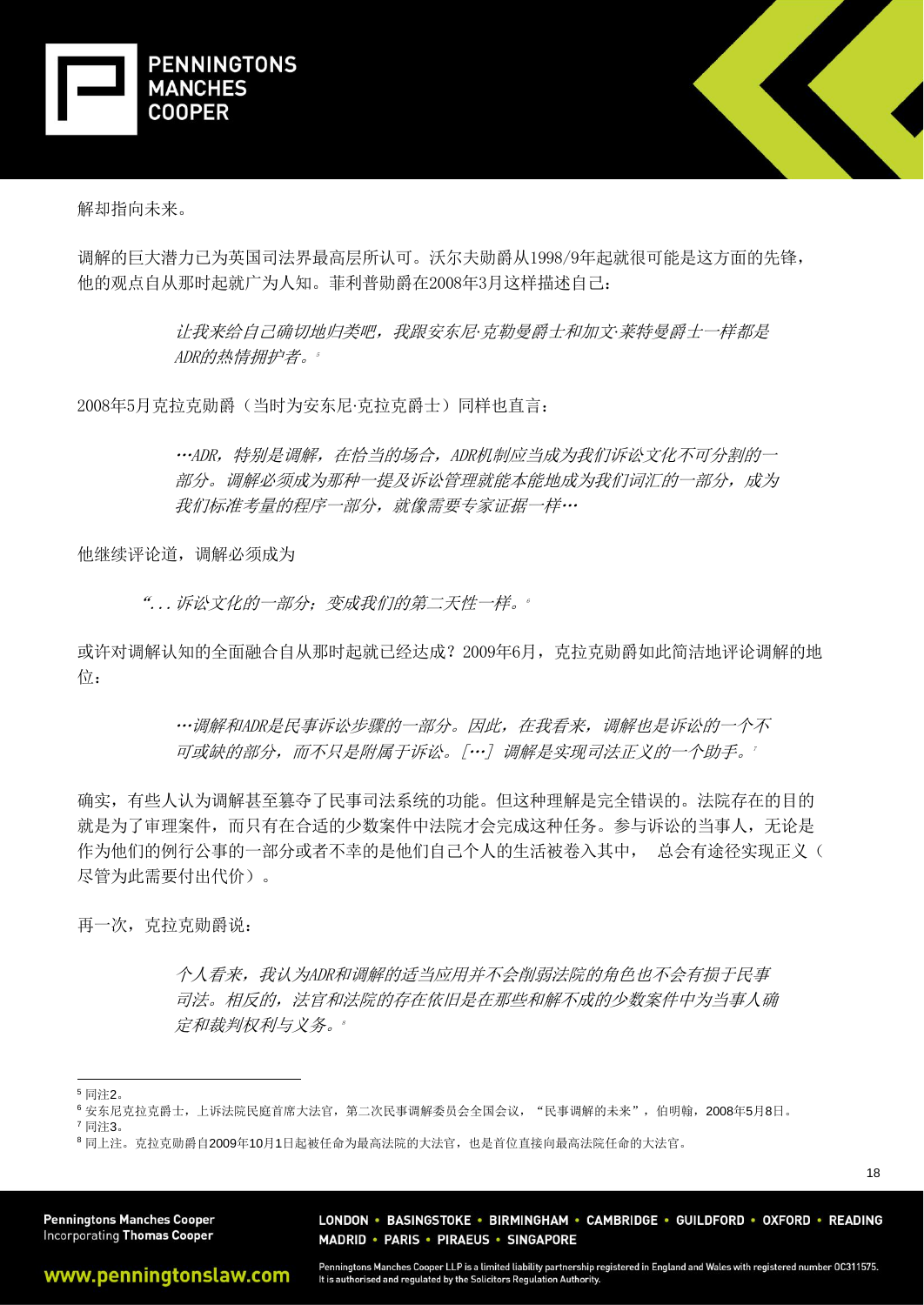



也有人支持在法律程序启动之前就将争议提交调解的,菲利普勋爵就持这种观点。甚至还有人支持将 调解强制化的(出席和参与调解而不是和解)。下文将要述及的《欧盟调解指令》在这方面预示着强 制调解的可能性,但因各种原因,至少在目前而言,在法律程序启动之前进行调解,相对来说还不常 见。这些原因包括:(特别在海事海商案件中)保护时效、保住有利的管辖范围以及为诉讼保全或证 据保全的目的(包括在合适的案件中搜查和扣押等)。

因此,调解更普遍地在法律程序启动之后应用,或与之并行而用。形象地说,调解好比是戴在诉讼或 仲裁这个铁拳头上的丝质手套。在这一点上,我们可以看出调解来源于国际外交,而这种外交在彼时 是由刀剑枪炮作为后盾的。

### .3 为何调解未能迅速广为使用 - 误解? 缺乏了解?

近年来,尽管在英格兰和威尔士地区调解的使用有实质性的增长,但它仍然未能尽其可能地得以迅速 发展。人们会问,如果调解程序真的如此好用、有效,为什么会存在这样的局面?这显得有点蹊跷, 特别是考虑到调解有着如此明显的优点和价值时。原因也许在于:即便在自1999年开始将调解推向前 端的民事司法改革 (Woolf Reform) 十年之后的今天,甚至仍有误解存在。有关调解的主要概念和观点 已被当成是众所周知,如调解的自愿性、无损性、私密性以及程序必然涉及一位中立的调解员等。然 而,解释到底何为调解、调解究竟如何运作的需要,无疑一直存在着。安东尼‧克拉克爵士在2008年5 月就此曾直言:"经验显示:即便到如今,依然还有很多人对调解知道的甚少。我想,我们都同意这 种局面必须改变"。

此种观点在鲁布特‧杰克逊爵士最近的有关报告中(《民事诉讼成本回顾:最终报告》)也有重述。该 报告旨在为控制诉讼成本、促进实现正义而提出连贯的交互式改革。鲁布特爵士评论道:

替代性争议解决方式(ADR),特别是调解,在较早地和解案件从而降低民事诉讼成本方 面大有作为。然而,ADR的使用并不足,其潜在的利益并未如其所能地广为人知。"

鲁布特爵士接着建议:

应当有一项认真的项目以确保所有的诉讼律师和法官都能适当知晓ADR如何运作以 及其所能带来的利益。

…应当准备一本有关ADR的权威手册,用以解释何为ADR、其如何运作并列出ADR良 好的服务提供者名录。这种手册应当被用作培训法官和律师的标准材料。"

**Penningtons Manches Cooper Incorporating Thomas Cooper** 

www.penningtonslaw.com

LONDON · BASINGSTOKE · BIRMINGHAM · CAMBRIDGE · GUILDFORD · OXFORD · READING **MADRID · PARIS · PIRAEUS · SINGAPORE** 

 <sup>9</sup> 同注6。

<sup>10</sup> 同注1。

<sup>11</sup> 同上注。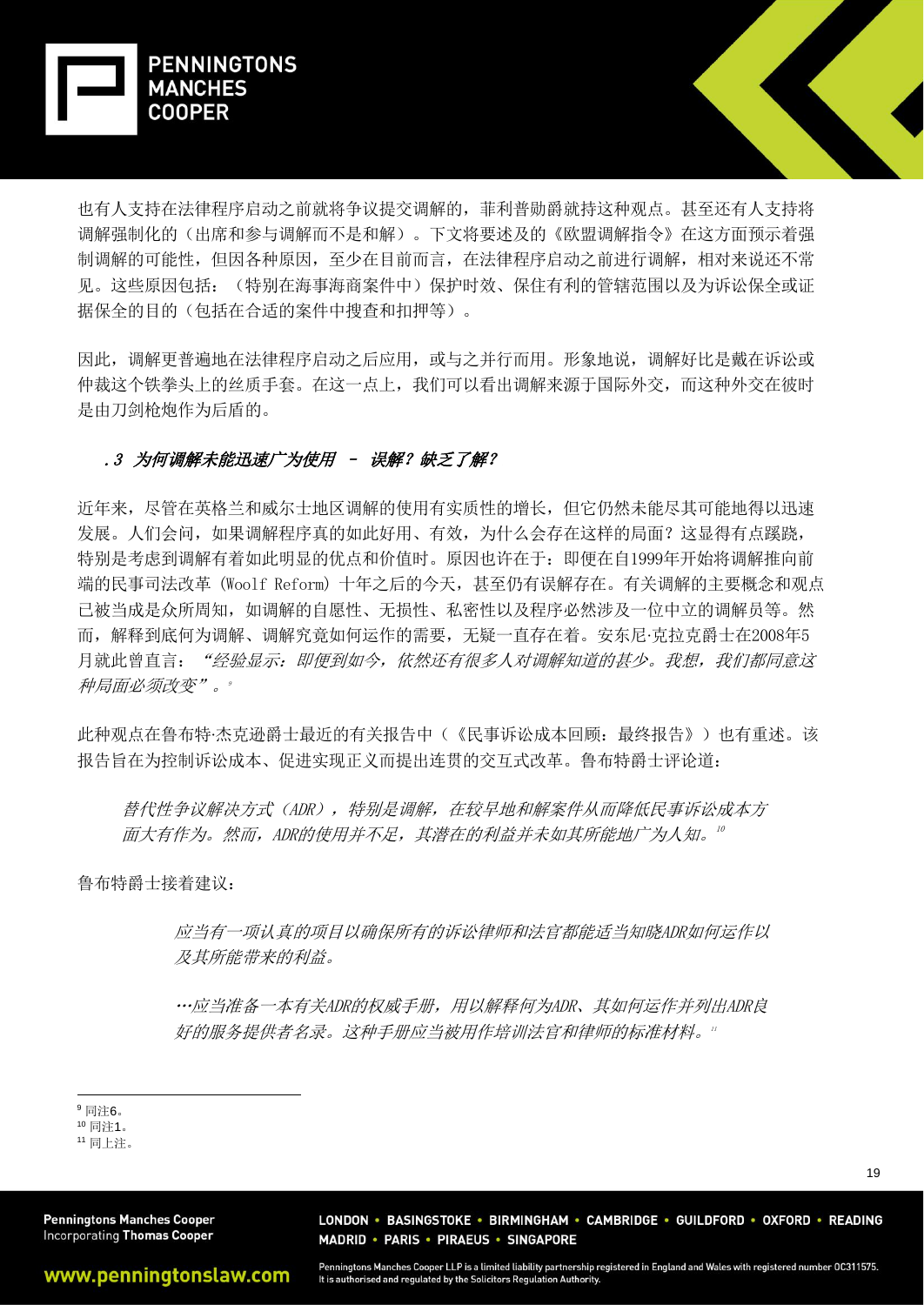



我会稍后提及上述第二点,并将对第一点的论述放在海事海商争议的背景里。

但是,对调解的误解仍旧存在,不得不说这多少有点奇怪。多年来,有关调解的兴趣与日俱增,有关 调解服务提供者的数目也有实质性增加。在这方面,我并非仅指英国(这里确实有非常显著的进展) ,在国际层面的普通法系以及大陆法系(据称和解过程中成本压力相对较少)一般都是如此。此外, 人们只要去网络检索就会窥见一斑——网上存在相当多的,不同语言的调解著述。

文献在这里也许并非最好的教学方法。最好的方式莫过于一对一的解释,通过研讨会或者讨论。但参 考书也有它的作用。在这方面,伦敦保险协会是个很好的例子。在它的研究小组的规划下,伦敦保险 协会在Montpelier Re的保罗莫斯的主持下,正在起草有关保险和再保险行业的调解"手册"。该书将 在2010年下半年出版,而这也可以说是提供了鲁布特爵士上述所建议的手册的一部分(尽管它聚焦于 特定行业,但有些实质性内容也普遍适用)。

#### .4法律职业固有的保守和范式转化

调解的使用是否因为法律职业固有的保守而受到局限呢?或许吧。直到不久之前,调解对于英国律师 来说并不意味着什么。确实,过去不少律师对调解有着负面的态度,而到如今尽管越来越少,也许仍 然还有持同样意见的声音。直至最近,英格兰的律师们在大学或法学院还没有接受过有关谈判和争议 解决技巧的培训,而这不可避免地会对律师们的思维和工作方式产生影响,他们关注的重点在于如何 解决争议、了解仲裁机构的规则以及熟悉商事法院的诉讼指引。律师们习惯于辨析争议点、从文件中 发现证据、侧重于证人供述以及专家意见,目标是为了能将上述材料以适当的形式在适当的时间呈交 给仲裁庭或法院。也许他们关注的重心很少在于寻求解决方案。这也许部分地折射了英国人保守特色 :对规则的固守和顺从、排队精神以及不愿讨价还价。

然而,事情起变化了吗?律师事务所现在已经历了一场争议文化的变更。几乎所有的律师事务所现在 都有"争议解决部门"而非传统的诉讼部。而调解在这变化过程中起了关键的驱动角色。

也许问题的关键还不在于律师或法院系统缺少对调解的了解,而是作为整体的社会(也即作为法院和 仲裁程序使用者的客户圈)对调解缺乏一般性的熟悉和认知。而这种缺乏对调解的了解甚至令人相当 意外。多年来,许多司法界人士、律师、调解员以及调解服务提供者在调解知识的传播及其应用上花 费了大量时间和精力致力。也许根本的原因在于简单的事实,即:促使调解广为使用的文化和社会变 更因素需要时间的积累,确实而言,也许会需要很长时间。

新想法要被接受往往需要很长时间。新思维融入正统思维的过程往往有着固有的范式:起初它们被忽 略,如果他们坚持,会被敌视;最后,突然之间他们却成为主流思维的一部分。我们可以从其他领域 找出很多这样的例证:艺术当中毕加索的藍色時期,自然科学的日心说、板块构造说以及社会正义理 论的普选制等等不一而足。

**Penningtons Manches Cooper Incorporating Thomas Cooper** 

www.penningtonslaw.com

LONDON · BASINGSTOKE · BIRMINGHAM · CAMBRIDGE · GUILDFORD · OXFORD · READING **MADRID · PARIS · PIRAEUS · SINGAPORE**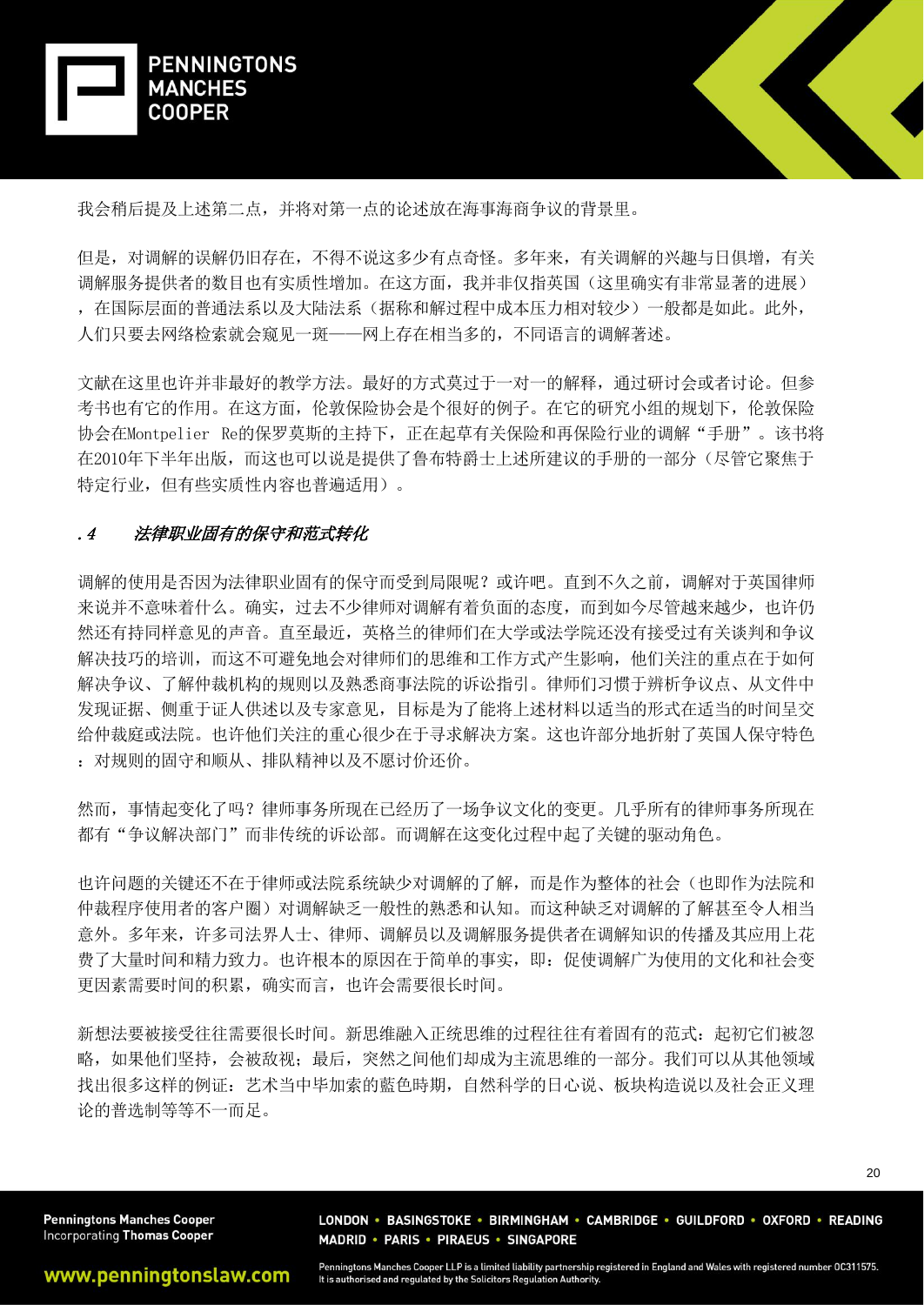



有人视调解现象为激进的变更,甚至相比于19世纪末《司法组织法》 (Judicature Act) 的那种革命性 。也许这种看法勾勒出:是时候承认和调整到新的范式了。

然而,对于那些从未实际参与过调解的人来说,调解的微妙魔力仍然是一个谜。毕竟,一种自 愿的、 无约束力、没有决策过程的程序如何能解决那些久拖不决、根深蒂固有时甚至棘手的争议呢?参与调 解过程本身往往是了解这一程序的最佳途径。

### .5 新的《欧盟调解指令》会带来什么影响?

《欧盟调解指令》于2008年5月24日发布在欧盟官方期刊并于2008年6月11日开始生效。2该指令实际上 是欧盟内部有关调解规范的一个高峰,这些规范还包括: 2002年欧盟委员会发布的欧盟绿皮书"、2004 年发布的《欧盟调解员行为守则》"以及2004年发布的调解指令的草案。"

ADR已直接或间接地被其他一系列欧盟的立法文件或建议机构所推荐,譬如涉及法律援助、家庭关系、 电子商务中的消费者争议、所谓的"开放式网络供应" (open network provision) 以及为电子通讯网 络的"框架指令"等。凡此种种,都表明ADR和调解已经广泛而深入地融入欧盟的框架之内。尽管大多 数欧盟国家属于大陆法系,但调解的使用在欧盟内确实也得到了强有力的支持。

上述调解指令只适用于欧盟内的跨界争议,换言之,适用于那些住所或地位不同的成员国的当事人。 但指令本身并不限制成员国将其范围延伸适用于解决内国纠纷。

目前,欧盟范围内存在各种各样的调解规范。几乎可以肯定,调解指令将会促使调解知识和使用在欧 盟范围内广泛推广,当然包括英国在内,其效果也许远及欧盟之外,特别是考虑到欧盟与非欧盟国家 关系的范围和内容。因此,调解实践标准化显得势在必行。

### .6 调解在海事海商领域的特色何在?

从1999年的新民事诉讼程序规则实施开始,调解就逐渐成为民事诉讼的一部分。尽管过程有些缓慢, 法院能够通过积极的案件管理施加调解的压力,意味着调解已经变得更加普遍。确实,许多商业律师 都可能持有这样的观点,即:几乎所有的案件在开庭之前和解不成时都有很大可能通过调解得以解决 。法院最可能将会在所谓的"案件管理会议"这一环节施加调解的压力。

但是,同样的调解压力并不当然适用于仲裁程序当中,特别是在海事海商领域里,大部分的争议都是 通过仲裁协议提交仲裁解决(比如租船合约和提单争议等)。仲裁庭不会像法院那样鼓励或命令当事

www.penningtonslaw.com

LONDON · BASINGSTOKE · BIRMINGHAM · CAMBRIDGE · GUILDFORD · OXFORD · READING **MADRID · PARIS · PIRAEUS · SINGAPORE** 

<sup>12</sup> 欧洲议会和理事会关于民商事案件调解若干问题的指令第2008/52/EC号, OJL136/3, 2008年5月24日。 [http://eur-](http://eur-lex.europa.eu/LexUriServ/LexUriServ.do?uri=OJ:L:2008:136:0003:0008:EN:PDF)

[lex.europa.eu/LexUriServ/LexUriServ.do?uri=OJ:L:2008:136:0003:0008:EN:PDF](http://eur-lex.europa.eu/LexUriServ/LexUriServ.do?uri=OJ:L:2008:136:0003:0008:EN:PDF) <http://eur-lex.europa.eu/LexUriServ/LexUriServ.do?uri=COM:2002:0196:FIN:EN:PDF>

<sup>14</sup> [http://ec.europa.eu/civiljustice/adr/adr\\_ec\\_code\\_conduct\\_en.pdf](http://ec.europa.eu/civiljustice/adr/adr_ec_code_conduct_en.pdf)

<sup>15</sup> <http://eur-lex.europa.eu/LexUriServ/LexUriServ.do?uri=COM:2004:0718:FIN:EN:PDF>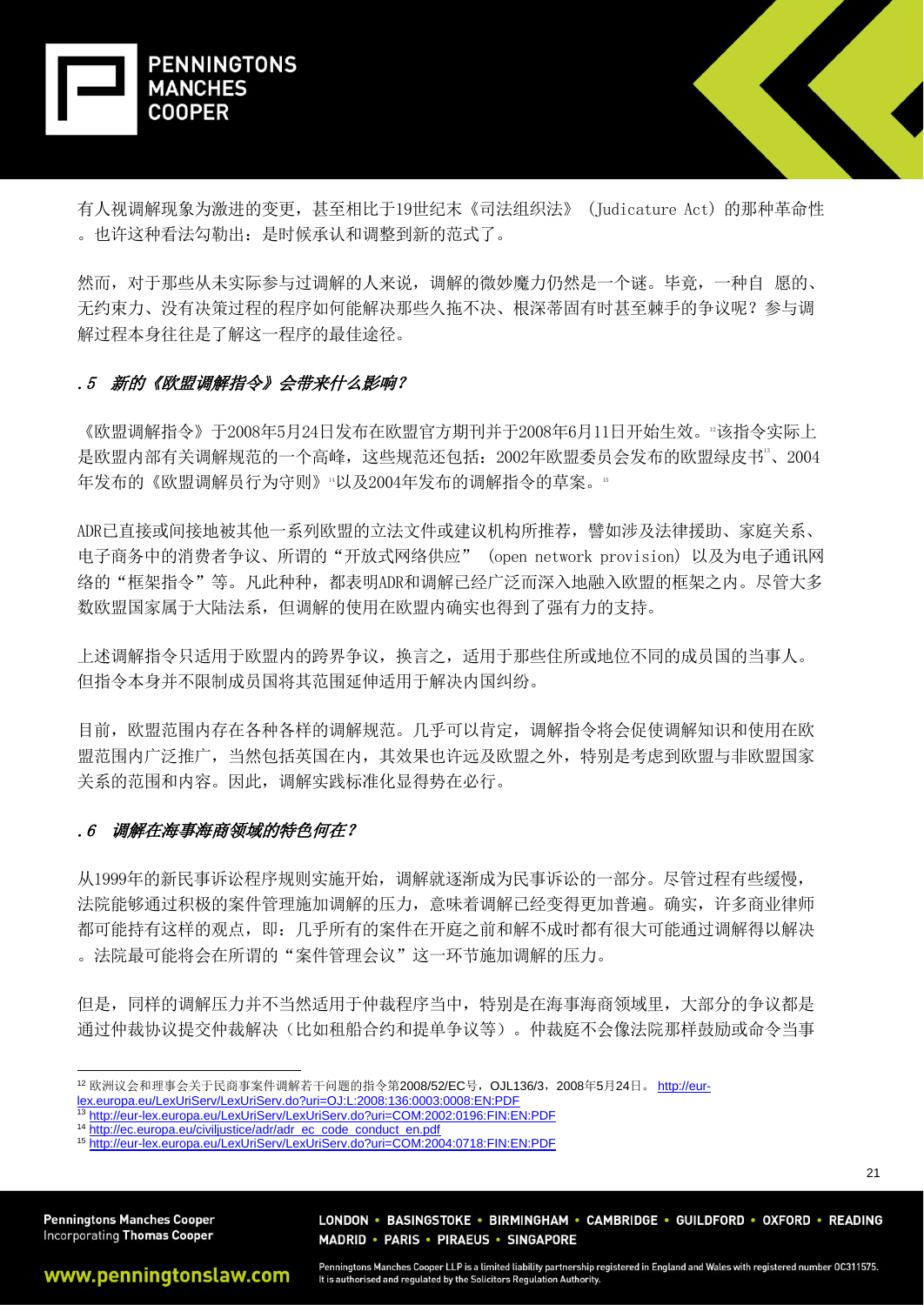



人去调解,但调解确实在争议解决中日益普遍,而如果调解不成,争议还是最后由仲裁庭作出裁决。 而这一趋势显然是为了回应客户的需求。特别是像保险人、互保协会以及使用法律程序的高端客户日 益感觉到调解更能节省时间,同时案件能够和解。他们知道调解是有用的,故而日益要求在仲裁程序 中进行调解。在这方面,在标准合同中加入调解条款(当然包括仲裁条款)对于加速调解的应用至关 重要。

"海事律师调解服务" (MSMS)"在这一领域起到了重要的作用。MSMS最初设立于2003年8月, 而在互联 网上正式发起于2004年1月。2009年, MSMS作为一家调解服务提供者在欧盟委员会登记, 它的调解员须 遵守2004年的《欧盟调解员行为守则》。MSMS在很多方面是一个非凡的组织。首先,它是由19家海事 律所组成的未经注册的协会性组织,以一种协作型的方式进行合作。这一合作是很深入的;在其成立 后不久,成员律所通过在英国和其他国家举办长达一年期的模拟调解项目,向人们实践性地展示了何 为调解程序、调解如何运作以及调解如何有效等。

其次, MSMS的特殊性还在于它是特定行业的,即专门为海事海商和海上保险业提供调解服务。当然也 有相当多的ADR服务提供机构,他们的服务是一般性的,譬如有效争议解决中心 (CEDR) 。该组织现有 的服务提供者包括:特许仲裁员协会 (Chartered Institute of Arbitrators)(该协会最近欢迎并容 纳调解)以及专家和监察员服务协会 (Academy of Experts and the Ombudsman Service)。然而,根据 剑桥大学社会法律研究中心"欧盟民事司法系统研究项目"的一份详尽的报告("英格兰和威尔士的 民事司法:法院之外" 1),特定行业的调解服务提供者非常少。该报告提到了少数几个,除MSMS外 ,还有养老金咨询服务 (Pension Advisory Service) 以及专于劳动法的 ACAS。

#### .7 调解应如何演进? 现状

目前调解还是一种相对非正式的程序,至少在英国如此。但这种局面可能也面临威胁。当事人一般就 特定调解员的任命达成一致意见,有时基于调解服务提供者的建议,而越来越多的情形是从知名调节 员名单中选择。大约十年前,相当普遍的观点认为任何有经验的调解员可以调解任何争议,某种程序 上而言也确实如此。但是,随着经验的增长市场已经成熟,特别是海事海商和海上保险市场。在这样 的市场中,为数不少的观点认为调解员就争议事项的专业知识和经验很重要, 甚至被认为是关键性的 。而MSMS最近的发展趋势就是一个重要的例证。

就目前而言,调解程序并不复杂。大体上,各方当事人需要准备的是一份调解摘要(有人称之为案情 陈述)连同主要的文件材料。这些摘要不会很长,调解员通常不需要几个小时就能读完;10 到20页纸 一般就足够了。调解摘要的目的是陈述己方的案情,因此以平实的语言陈述非常重要, 而不要用艰深 晦涩的法言法语,也不要用通常出现在法院诉讼(或有些仲裁)案件中那种专业的诉讼文书语言,因 为调解摘要是用以陈述案情而不是概述法律论点。最理想的方式是追求准确、简洁和清晰,因为调解

**Penningtons Manches Cooper Incorporating Thomas Cooper** 

www.penningtonslaw.com

LONDON · BASINGSTOKE · BIRMINGHAM · CAMBRIDGE · GUILDFORD · OXFORD · READING **MADRID · PARIS · PIRAEUS · SINGAPORE** 

<sup>16</sup> 请访问其官方网站:www.msmsg.com..

<sup>17</sup> www.csls.ox.ac.uk/documents/themelist.docx.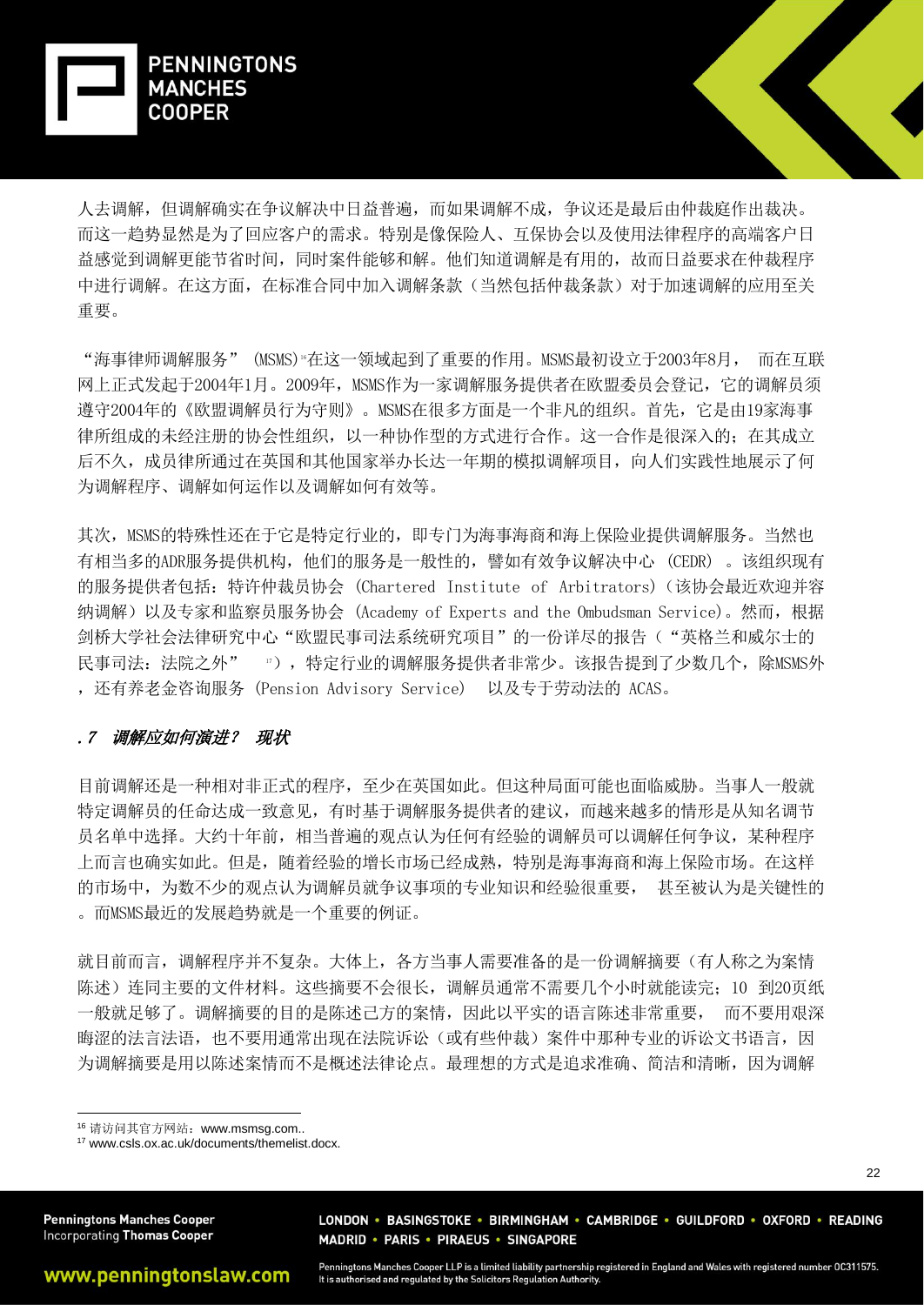

摘要很重要的一个目的就是清晰地解释争议,不仅为帮助调解员理解案情,更重要的是帮助对方当事 人(而不是他的律师)去理解针对他的案情。

这些调解摘要贴切说明了调解究竟涉及什么,其以一种易于理解的形式提取出何为争议中真正重要的 方面,以及对当事人自身及彼此关系重要(有时候并非法律问题)的内容。而在调解这样的程序中, 当事人会不断被要求关注他们的真正利益和所需要的,而不是他们的权利或所想要的,因为后者往往 会蒙蔽自己的判断。调解程序会促使当事人及其律师慎重考虑,而这种摘要准备工作以及调解当日的 任务会(也应该会)促进各方精力的高度集中。

至于文件方面,调解所需的文件材料应包括主要的关键性材料以及一些图表、表格或者图片等。而诉 讼和仲裁中常见的(在披露之后,特别是证据材料电子披露之后)铺天盖地的文件通常是没有帮助的 ,甚至很少有人会去看这些提交的材料。

通常会有一套共同的案件材料供调解员和当事人使用,每方持有一套。但除此之外,有时候当事人会 私密性地向调解员提供材料或信息,而这会帮助调解员理解争议的背景并最终有助于调解员在双方之 间促成和解。

当然,除非经披露一方授权,调解员不能将其披露的保密材料和信息向另一方披露。

整个调解程序受制于一个旨在设定程序节点的简单的调解协议,其中包括保密义务以及对调解员的保 护等内容。

限于本文篇幅,在此不去详述调解当日程序究竟如何运作。因为每个案子都是不同的。但广而言之, 可以分为三个阶段:探索、协商和结论(通称达成和解)。整个程序是非正式的。对于调解来说,严 格的证据规则、法言法语以及法律辩论都是不合适的。在某些层面来说,调解提供了一个人为的期限 ,好比是法庭程序中开始的听证日。调解程序往往需要相当的思维反应速度和清晰度。因为终止辩论 交付表决意味着注意力的集中。

当然,不是全部的案件都会在调解当日和解。在其之后,双方通常会借助调解员的协助继续讨论进行 和解,为了达成数日、星期、甚至数月后的和解。

英格兰和威尔士地区,尚无中心机构记录和统计调解的数据(尽管民事调解委员会正在逐步鼓励调解 服务提供者在保密的基础上向其披露有关调解的和解数据)。然而,来自相当活跃的商事调解员的非 正式证据显示,调解当日案件和解比例最初在60/40或50/50左右;但随着当事人越来越习惯这种程序 ,这一比例下降至40/60。换言之,现在大概有60%的案件一般会在调解日之后和解,尽管最后以绝对 的和解结案的比例似乎一直保持在75%至80%的合理水平。

**Penningtons Manches Cooper Incorporating Thomas Cooper** 

www.penningtonslaw.com

LONDON · BASINGSTOKE · BIRMINGHAM · CAMBRIDGE · GUILDFORD · OXFORD · READING **MADRID · PARIS · PIRAEUS · SINGAPORE**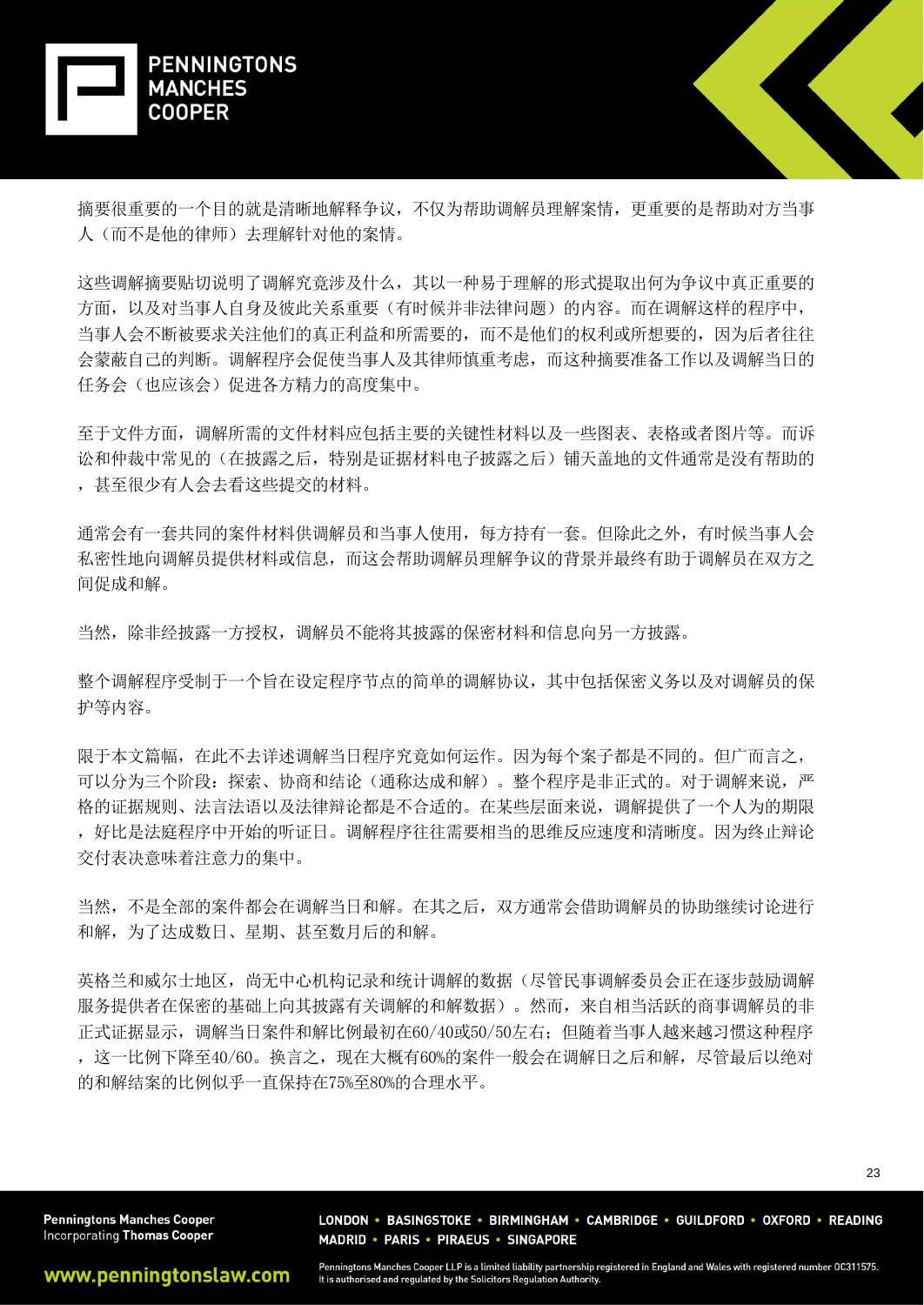



## .8 未来

就调解现状我们说了很多。然而对于调解程序将来可能越来越结构化和繁琐化、进而造成程序的低效 率的担忧,也确实存在。贾济勋爵在2009年5月14日向"民事调解会议"的发言中,提到了这一担忧:

> 我们是否可以看的跨度更长一点呢?大约每隔几年或每隔十年,总会存在对民事诉 讼成本的各种争议。仲裁,最后成为避免法院程序的一个替代系统。诸位是否还记 得当初有关劳动争议的仲裁庭何时开始?这些曾被视为非正式的会议,其中当事人 以一种非常"朴素"的形式向仲裁庭陈述各自的案情。现在,想想看这样的仲裁程 序变得何等之复杂和昂贵。

> 我在此促请委员会能够留意这样的危险。而除非大家认识到这种危险,不然调解程 序(特别是作为法院程序的一部分时)很可能会最终不知不觉变得越来越正式和程 序化。而调解不能最终变成我们正试图去避免的昂贵司法程序的一部分。"

我想在此特别重申这样的担忧。然而,这不仅仅是成本的问题。我们还应该注意到存在的其他问题, 比如一种被称为"调解辩论" (mediation advocacy) 的发展趋势、对标准格式的时间表和程序要求, 以及逐渐将调解联系到诉讼争议点的风险。调解年轻、活力和乐观的面孔决不能以任何名目沾染上诉 讼或仲裁的那种事无巨细、僵化的习气。不然,调解也将会失去它的吸引力。

仲裁的命运已经提供了一个清晰的警示。在这方面,有"国际争议预防和解决学会" (CPR) "主席 托 马斯斯蒂帕诺维奇教授的力作,题为《仲裁:新的诉讼》20。尽管这文章说的是美国的例子,但其中所 表达的担忧同样也适用于英国。下面摘一些他的论述:

> 20世纪早期…仲裁受到人们欢迎,被当作一种更有效、低成本和更有决断效果的争 议解决方式, 其中很少甚或没有文件披露,也没有辩论的"大动作",没有司法 审查或其他诉讼的繁杂程序。 然而,到了21世纪初,人们普遍地认为美国的商事 仲裁几乎类同于诉讼,也即变得"司法程序 化"了、正式了、更费时、成本更高 了,而且对律师的辩论要求更严了…这些趋势…使得仲裁越来越无异于诉讼,其程 序越来越靠拢当初其正要避免的诉讼程序,包括了庭前证据交换以及律师的辩论。 毫不奇怪,客户和律师都抱怨仲裁的昂贵和费时…

当然,尽管有所不同,但人们也时常听到有关英国仲裁程序类似的观点。斯蒂帕诺维奇教授接着评论

**Penningtons Manches Cooper Incorporating Thomas Cooper** 

www.penningtonslaw.com

LONDON · BASINGSTOKE · BIRMINGHAM · CAMBRIDGE · GUILDFORD · OXFORD · READING **MADRID · PARIS · PIRAEUS · SINGAPORE** 

24

<sup>18</sup> 贾济勋爵,民事调解委员会会议,2009年5月14日。

<sup>&</sup>lt;sup>19</sup> 更多详情请访问www.cpradr.org。该学会本部在纽约,是调解领域的先锋组织。

<sup>20</sup> 伊利诺伊斯大学《法律评论》2010年第一卷。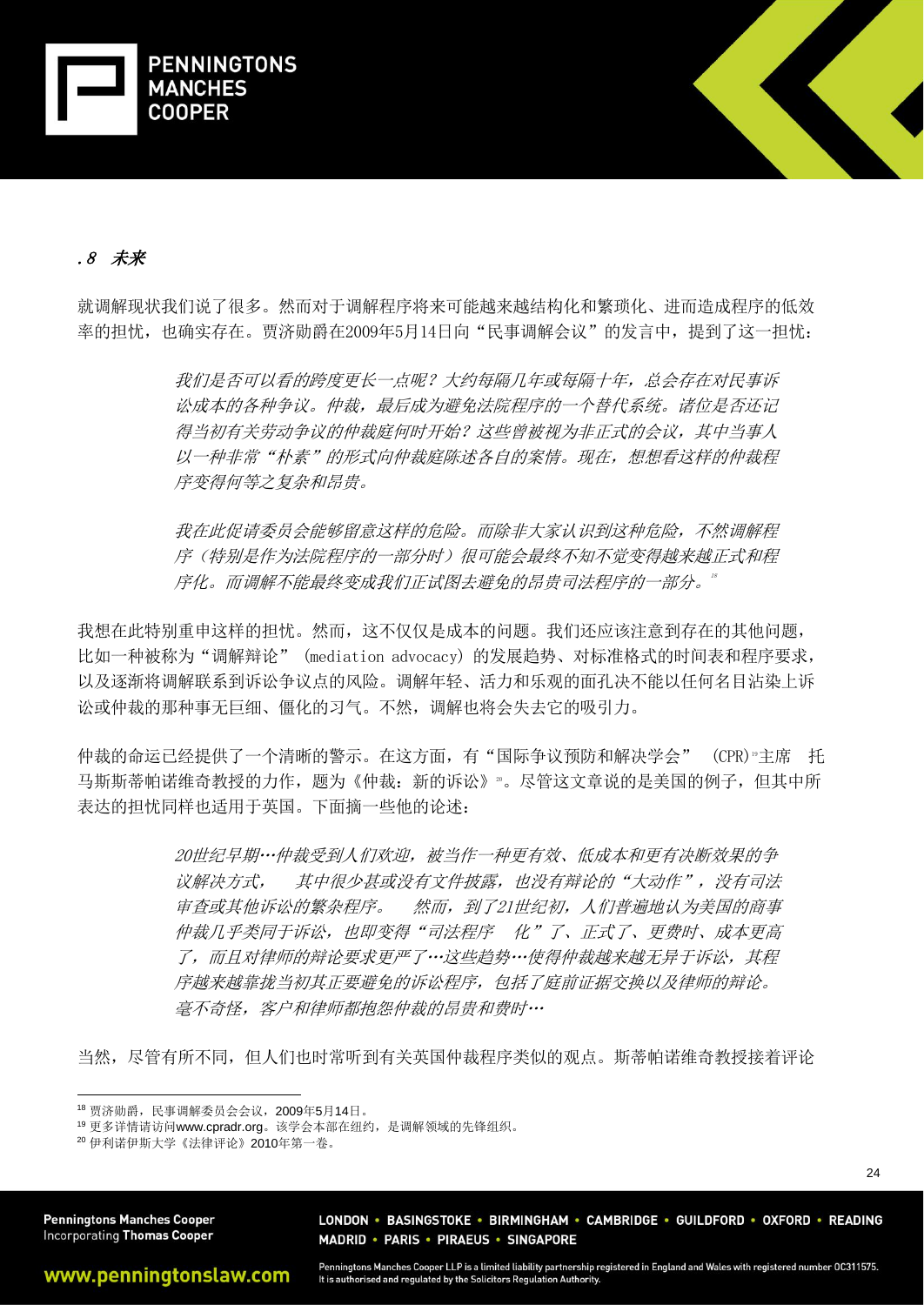



道,在美国调解的出现:

…改变了无论国家性的还是私人性争议解决,同时也挑战了重点在于信息交换、完 整披露以及包含大量程序环节的诉讼和仲裁的主流地位。

该教授有关流行调解的阐释以及对调解现象的论述,非常值得一读。

因此,习惯于从事诉讼和仲裁的从业者,不应寻求将其自身的职业技能、工作模式和思维习惯带给或 强加给调解这样的新兴程序。他们应该摒弃那些有关争议解决方式的先入为主的陈见,并学习新的程 序。调解并不仅仅是运用常识,这是一项值得学习且有报偿的新技艺。那些无论从事何种争议解决的 人们需要警惕并确保调解(可能与法律程序相结合而得力使用)保持它的活力、简洁性和有效性。极 简主义的"少即多"21,不仅可以用在建筑学和清晰表达上,现在用在争议解决领域也似乎颇为恰切  $\sim$ 

 $\overline{a}$ <sup>21</sup> Mies van der Rohe

**Penningtons Manches Cooper Incorporating Thomas Cooper** 

www.penningtonslaw.com

LONDON · BASINGSTOKE · BIRMINGHAM · CAMBRIDGE · GUILDFORD · OXFORD · READING **MADRID · PARIS · PIRAEUS · SINGAPORE**